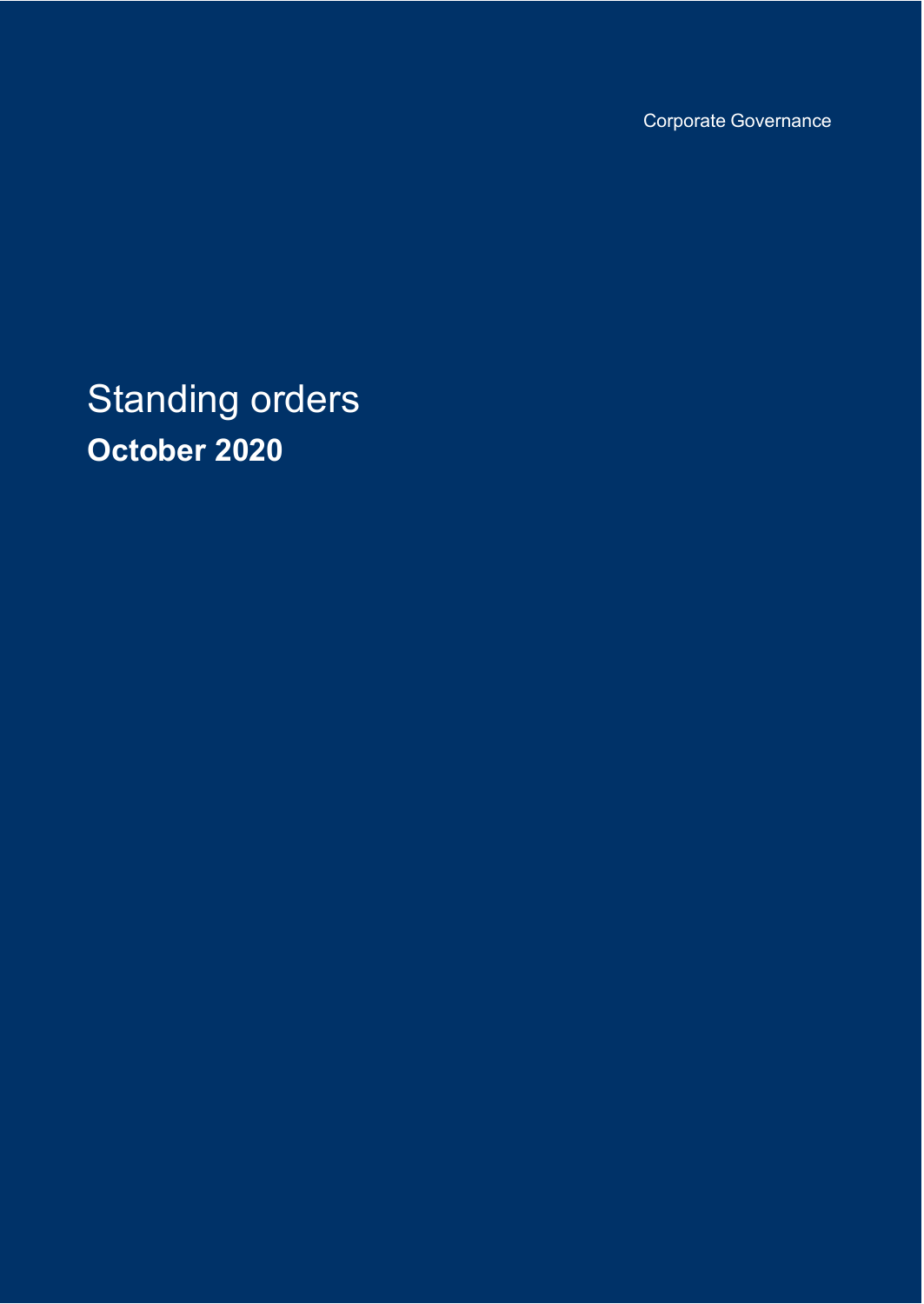# **London Councils STANDING ORDERS[1](#page-1-0)**

### **INTRODUCTION**

These are the Standing Orders and rules of debate and procedure for the conduct of meetings of the London Councils joint committees. The Standing Orders apply to the London Councils' Leaders' Committee and, wherever appropriate, to the associated joint committees (the Grants Committee and London Councils Transport and Environment Committee), any sectoral joint committees,and any sub-committees (sometimes referred to as 'Panels') and forums of London Councils; andany reference to 'London Councils' is a collective reference to all of them. The Standing Ordershave been drawn up having regard to Government best practice, guidance and statutory requirements.

In the event of any conflict between the provisions of the Standing Orders and the provisions ofthe Leaders' Committee Governing Agreement (which includes the London Grants Scheme) or the London Councils Transport and Environment Committee (LCTEC) Governing Agreement, the relevant provision of the Leaders' Committee Governing Agreement or the LCTEC Governing Agreement shall prevail.

**Revised 13 October 2020**

<span id="page-1-0"></span><sup>1</sup> Also known as Schedule 6 of London Councils Agreement,2001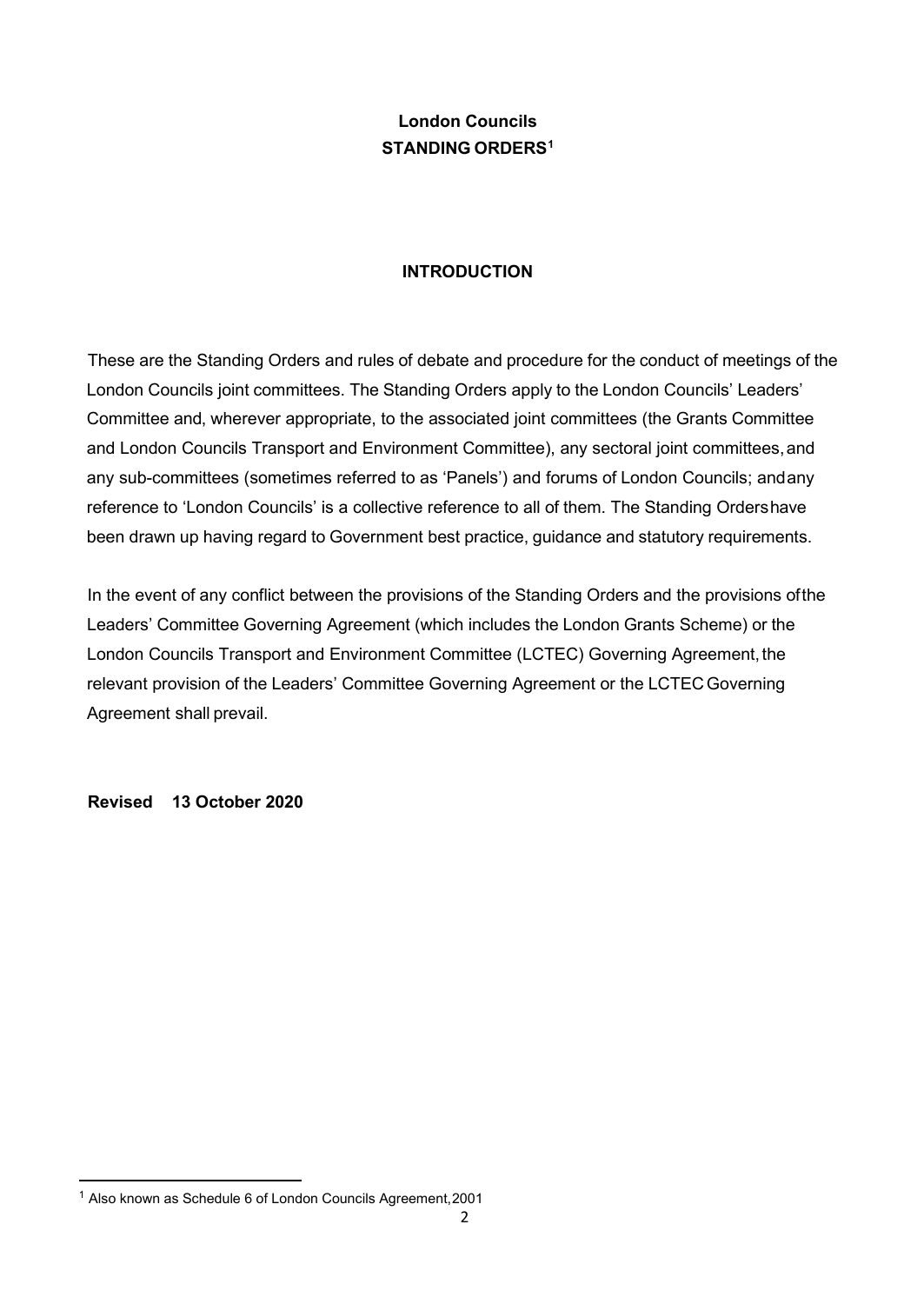### **CONTENTS**

### **Contents**

| 1. |  |
|----|--|
| 2. |  |
| 3. |  |
| 4. |  |
| 5. |  |
| 6. |  |
| 7. |  |
| 8. |  |
| 9. |  |
|    |  |
|    |  |
|    |  |
|    |  |
|    |  |
|    |  |
|    |  |
|    |  |
|    |  |
|    |  |
|    |  |
|    |  |
|    |  |
|    |  |
|    |  |
|    |  |
|    |  |
|    |  |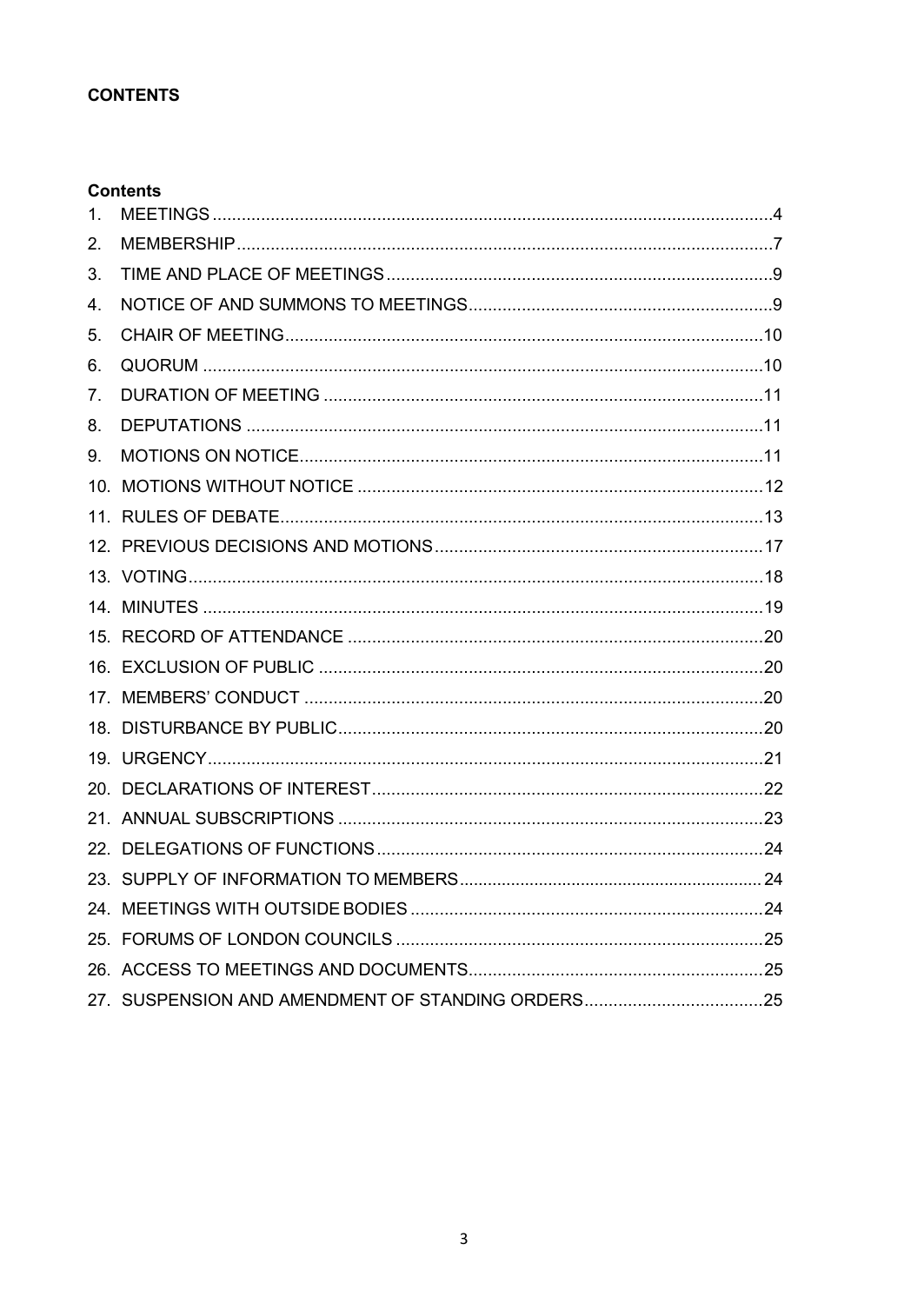### **1. MEETINGS**

### **Generally**

- 1.1 Leaders' Committee, its associated joint committees (the Grants Committee and the Transport and Environment Committee (TEC)) and any sectoral joint committees shall each hold a minimum of [2](#page-3-0) meetings<sup>2</sup> each year, one of which shall be an annual general meeting.
- 1.2 Subject to 1.1 above, meetings of London Councils shall be called, and the procedure to be adopted at such meetings shall be determined in accordance with the provisions ofthese Standing Orders.
- 1.3 Any member London Local Authority may give written notice of an item to be placed on the Agenda for any meeting. All notices of items for agendas and reports for circulation with agenda must be received by the Chief Executive not less than ten working days prior to the meeting to which the agenda relates.
- 1.4 Each London Local Authority subscribing to Leaders' Committee, its associatedjoint committees, and any sectoral joint committee, shall be entitled to receive from the Chief Executive sufficient copies of the Agenda, papers and minutes of the proceedings ofthe meetings of the joint committees and any Forums and sub-committees thereof.
- 1.5 Deputations shall be entitled, upon prior notification being given to the Chief Executive and at the discretion of the Chair, to attend and address the meeting for not more than ten minutes and to answer questions from members for a further ten minutes.

# **Calling Meetings**

- 1.6 Meetings may be called by:
	- (i) Leaders' Committee, or the associated joint committee or sectoral joint committee by resolution;
	- (ii) the Chair of the relevant joint committee;
	- (iii) a requisition signed by not less than one third of the representatives, delivered to the Chief Executive at least ten working days before the date mentioned in the requisition.

<span id="page-3-0"></span><sup>&</sup>lt;sup>2</sup> Any reference to meetings relates to formal, decision making meetings rather than 'for information' meetings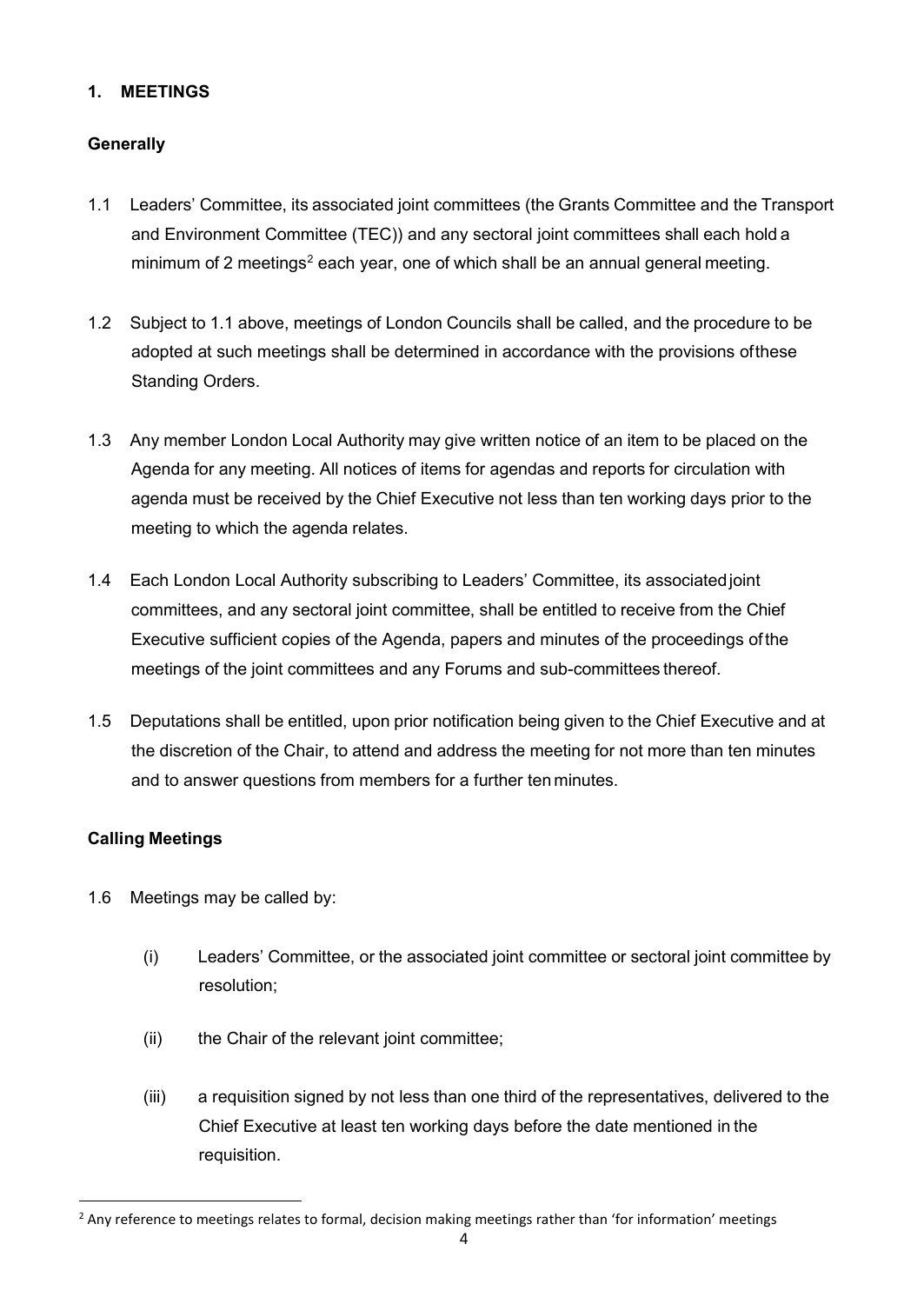### **Business**

1.7 The Summons to any such meeting shall set out the business to be transacted thereat, and no business other than that set out in the summons shall be considered at the meeting unless by reason of special circumstances, which shall be specified in the minutes, the Chair of the meeting is of the opinion that the item should be considered at the meeting as a matterof urgency.

# **Annual Meetings of Leaders' Committee and associated joint committees and sectoral joint committees**

# **Timing and Business**

1.8 Leaders' Committee, each associated joint committee and each sectoral joint committee shall hold an Annual General Meeting (AGM) before the end of July of each year.

The relevant joint committee will at its AGM:

- (i) appoint a Chair and up to three Vice Chairs;
- (ii) approve the minutes of the last meeting of that joint committee;
- (iii) receive the minutes of the last Annual General Meeting;
- (iv) receive any announcements from the Chair and/or Head of Paid Service;
- (v) appoint such sub committees and forums as considered appropriate to deal with matters which are not otherwise reserved to London Councils, LCTEC,Grants Committee or any sectoral joint committee;
- (vi) decide the size and terms of reference for those sub committees and forums;
- (vii) decide the allocation of seats [and substitutes] to political groups<sup>2</sup> in accordance with the political balance rules, unless the terms of reference (or constitution) of a subcommittee or forum makes specific provision for the make up of its membership;

 $2$  Whilst not specifically bound by the legislation that governs this issue in borough councils, London Councils has operated on a similar basis to boroughs in recognising a party group as being one with two or more members which declare themselves as a group with a Leader. In the context of London Councils, members are the members ofLeaders' Committee. No other metric - for example the overall proportion of London councillors – is used in determining proportionality among the groups. Current practice is that party groups are able to offer seats to other elected representatives but are under no obligation to do so.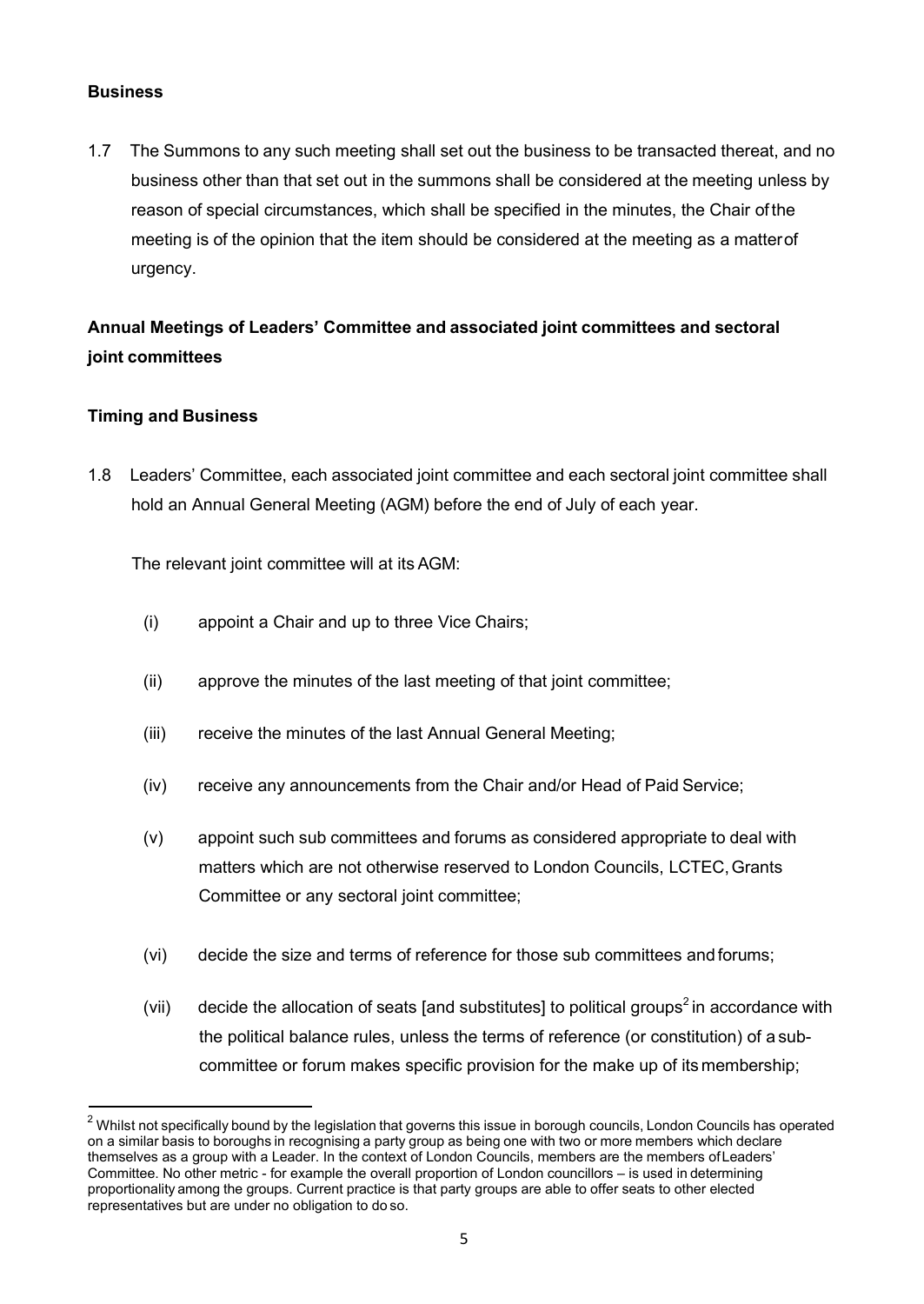- (viii) approve a programme of ordinary meetings for the joint committee, sub committee or forum for the year;
- (ix) consider any business set out in the notice convening the meeting.
- 1.9 London Councils Leaders' Committee will also:
	- (i) appoint a Deputy Chair;
	- (ii) agree the scheme of delegation to officers;
	- (iii) receive nominations of Councillors appointed to Committees by the participating London Local Authorities.
- 1.10 Transport and Environment Committee will also:
	- (i) receive a report recommending nominations to outside bodies.
- 1.11 Grants Committee will also:
	- (i) approve any delegations to sub-committees or Officers in relation to the management of the London Grants Scheme.

### **Ordinary meetings**

- 1.12 Ordinary meetings of Leaders' Committee, the associated joint committees, and any sectoral joint committee, will take place in accordance with a programme decided at the relevant AGM. Ordinary meetings will:
	- (i) elect a person to preside if the Chair, Deputy Chair, or Vice Chairs are notpresent;
	- (ii) approve as a correct record and sign the minutes of the last meeting;
	- (iii) receive any declarations of interest from members;
	- (iv) receive any announcements from the Chair or the Chief Executive;
	- (v) receive questions from, and provide answers to, the public in relation to matters which in the opinion of the person presiding at the meeting are relevant to the business ofthe meeting and the submission of which have complied with Standing Order 8;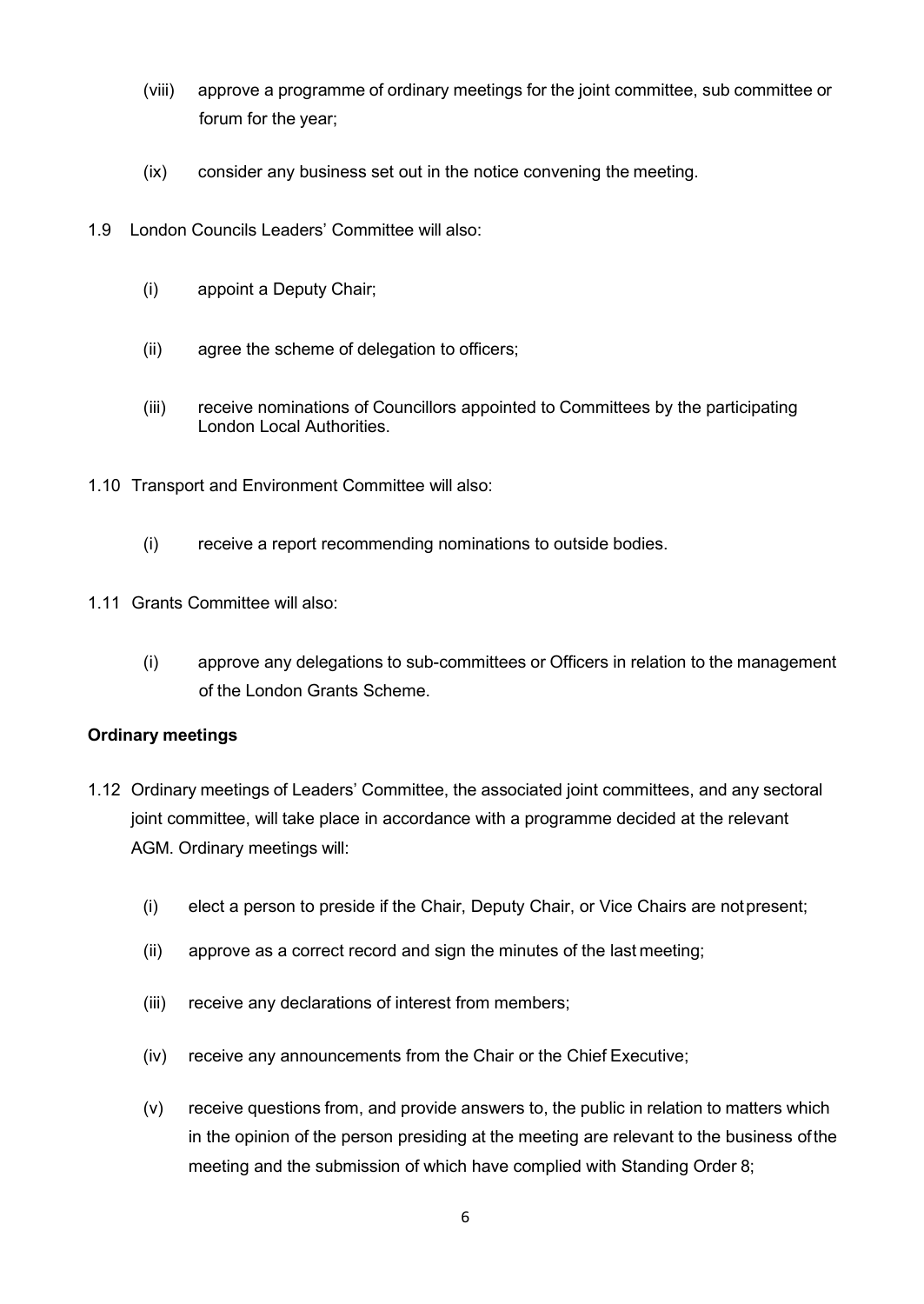- (vi) deal with any business from the last meeting;
- (vii) receive and consider reports/presentations from the London Councils subcommittees, forums and associated joint committees and receive questions and answers on any of those reports;
- (viii) receive nominations and make appointments to fill vacancies arising in respect of any sub-committee, forum or outside body for which the joint committee is responsible;
- (ix) receive and consider minutes of meetings, any sub committees and forums which have taken place since the joint committee last met.
- (x) consider motions; and
- (xi) consider any other business specified in the summons to the meeting.
- 1.13 The order of business of any associated committee shall be as shall be determined by the joint committee.
- 1.14 The Chair may at his/her discretion alter the order in which business is taken.
- 1.15 Leaders' Committee will also receive and consider minutes of meetings, of associated joint committees, any sectoral joint committee, and their sub committees as necessary and relevant to the operation and governance of London Councils.

# <span id="page-6-0"></span>**2. MEMBERSHIP**

- 2.1 Each London Local Authority, that is the 32 London boroughs and the Common Council of the City of London, shall appoint its Leader as its representative to London Councils Leaders' Committee.
- 2.2 Each London Local Authority, that is the 32 London boroughs and the Common Council of the City of London, shall make an appropriate appointment to London Councils Transport and Environment Committee.
- 2.3 Each London Local Authority, that is the 32 London boroughs and the Common Council of the City of London, shall make an appropriate nomination to London CouncilsGrants Committee. Any nominations to Grants Committee must be a Cabinet Member or have appropriate delegated authority from their council.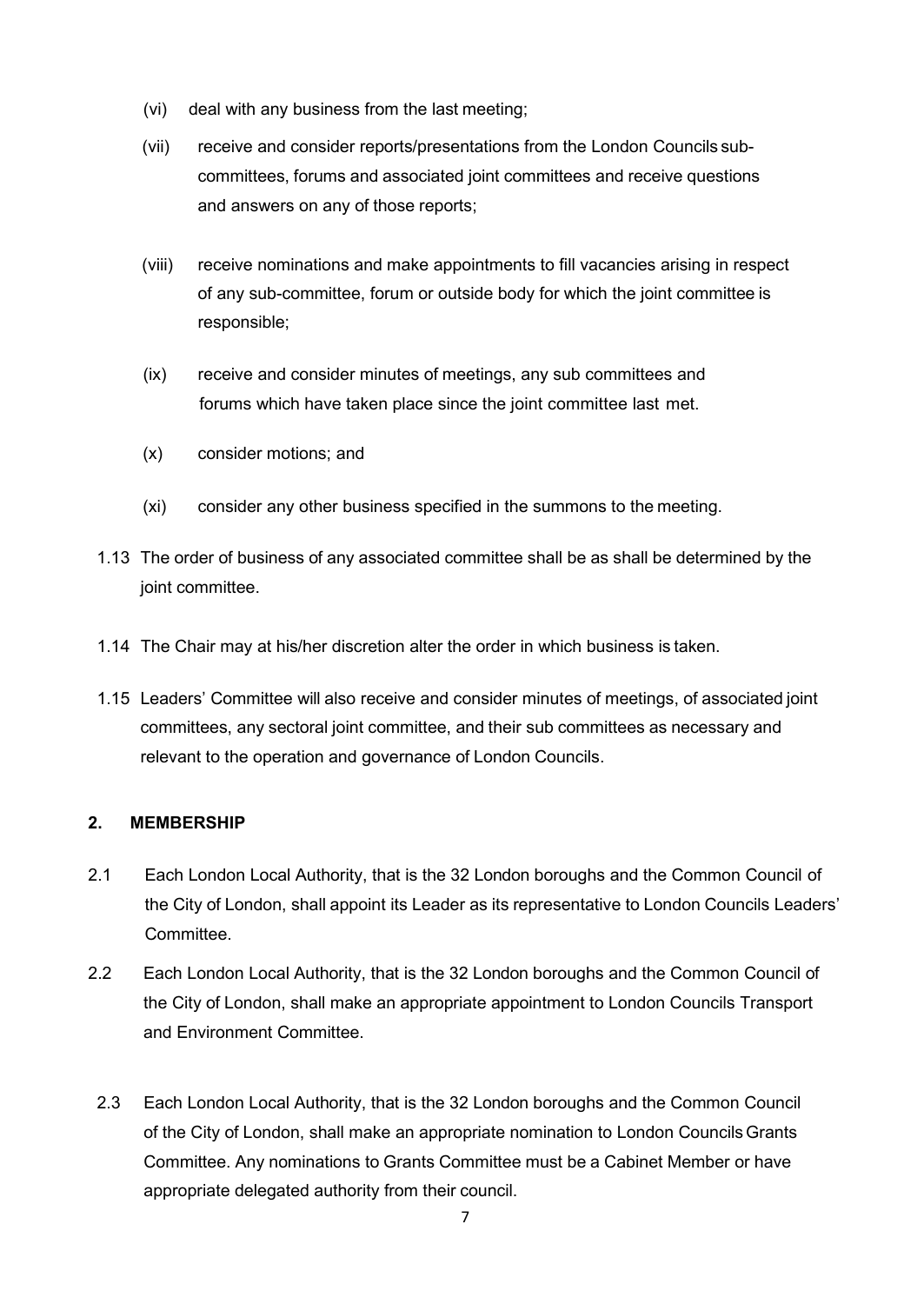- 2.4 Each London Local Authority that subscribes to a sectoral joint committee shall make an appropriate nomination to that sectoral joint committee, ensuring that nominees have the appropriate delegated authority.
- 2.5 The Chairs of each of the associated joint committees, any sectoral joint committee, any Forums or any sub-committees of Leaders' Committee shall also be entitled to sit ex officio (but not to vote in such capacity) on Leaders' Committee.
- 2.6 Any Lead Member appointed in respect of any issue by any of the London Councils joint committees shall be entitled to sit ex officio (but not to vote in such capacity) on Leaders' Committee.
- 2.7 London Councils may admit to membership such representatives of such other bodies as it considers appropriate or is required as the result of any legislation to admit from time to time on such terms as shall be agreed with such other bodies. Such representatives shall be entitled to sit ex officio but not to vote in such capacity.
- 2.8 The Chief Executive of each of the London Local Authorities or his/her nominated representative shall be entitled to attend as an observer but not to speak or vote at any meeting.

# **Deputy Representatives**

2.9 If the appointed representative of a London Local Authority is unable to be present at a meeting of Leaders' Committee, an associated joint committee or sectoral joint committees, that member authority may be represented by a deputy who shall be duly appointed forthe purpose. A deputy attending a meeting shall declare him/herself as such but shallotherwise be entitled to speak and vote as if he/she were a member of that London Councils committee.

# **Elected Officers**

- 2.10 The following shall be the Elected Officers of Leaders' Committee:
	- (i) Chair
	- (ii) Deputy Chair
	- (iii) Vice Chairs
- 2.11 The following shall be the Elected Officers of the Transport and Environment Committee: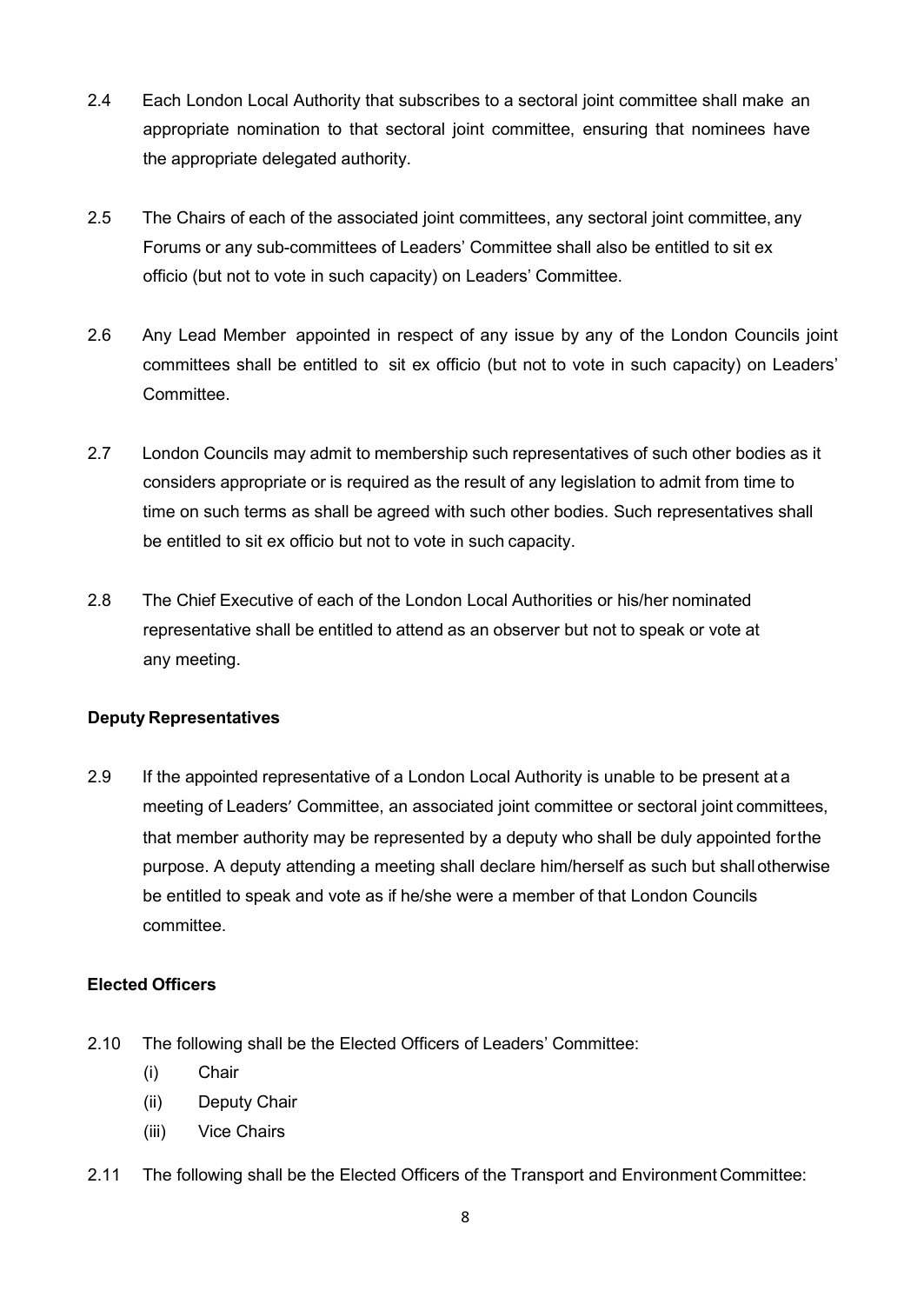- (i) Chair
- (ii) Vice Chairs
- 2.12 The following shall be the Elected Officers of the Grants Committee:
	- (i) Chair
	- (ii) Vice Chairs

2.13 The following shall be the Elected Officers of any sectoral joint committee:

- (i) Chair
- (ii) Vice Chairs
- 2.14 The following shall be the Elected Officers of any sub-committee appointed by Leaders' Committee, associated joint committees or sectoral joint committees:
	- (i) Chair
	- (ii) Vice Chair/Deputy/s
- 2.15 The overall balance of which shall be such as to ensure proportional representation of party political groupings on London Councils.
- 2.16 In a year in which there are council elections, the elected officers of London Councils and all its member bodies shall cease to hold office on the day of the council elections andshall cease to be remunerated save that Leaders' Committee may, by agreement, decide to remunerate members for activity in pursuance of the discharge of the business of London Councils under SO 19.2. Notwithstanding, the outgoing Chair shall be able to preside at the subsequent AGM until a new Chair is elected.

# <span id="page-8-0"></span>**3 TIME AND PLACE OF MEETINGS**

3.1 The date, time and place of meetings will be determined by the Chief Executive and notified in the summons.

# <span id="page-8-1"></span>**4 NOTICE OF AND SUMMONS TO MEETINGS**

- 4.1 The Chief Executive will give notice to the public of the time and place of any meeting in accordance with the Access to Information Rules
- 4.2 The Chief Executive shall, not less than five clear working days before the intended meetings of Leaders' Committee and any associated joint committee or sectoral joint committee,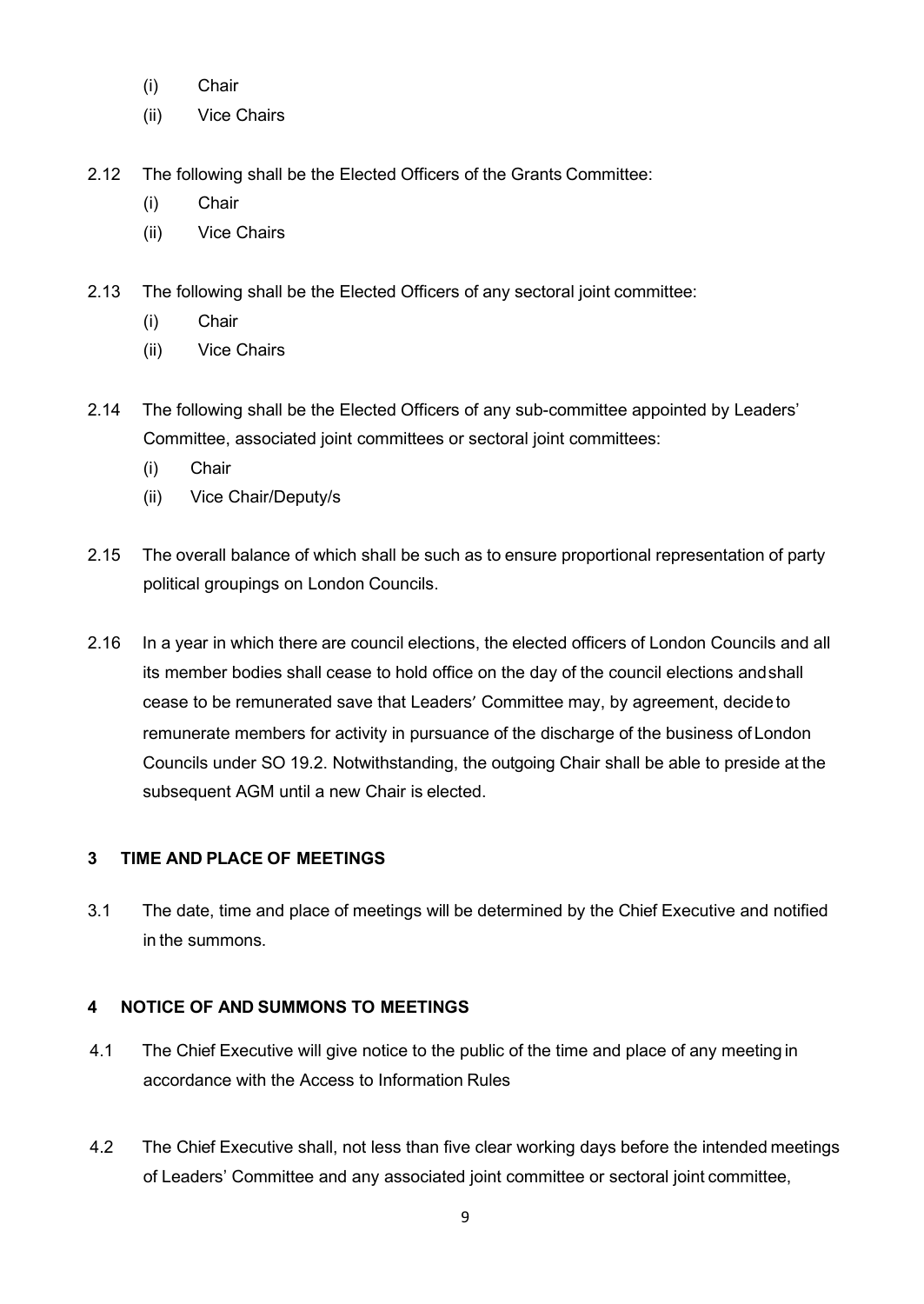circulate a notice thereof to each representative and deputy representative and the Town Clerk/Chief Executive or the nominated officer of every London Local Authority subscribing to Leaders' Committee, the associated committees or sectoral joint committee. The noticewill give the date, time and place of each meeting and specify the business to be transacted, and will be accompanied by such reports as are available. Where the recipient has given consent for the summons to attend the meeting to be transmitted in electronic form to a particular electronic address (and consent has not been withdrawn), the summons may be sent in electronic form to that address.

4.3 Provided that the failure of any such notice to be delivered shall not affect the validity of the meeting or of the business transacted thereat. Provided also that at times it may be necessary to circulate reports in a second despatch or to circulate them at themeeting.

### <span id="page-9-0"></span>**5 CHAIR OF MEETING**

- 5.1 At every meeting the Chair if present shall preside. If the Chair is absent the Deputy Chairif present, shall preside. If both the Chair and the Deputy Chair are absent a Vice Chair if present, shall preside. If neither the Chair, Deputy Chair or a Vice Chair is presentthe meeting shall elect a chair from one of its members.
- 5.2 For the purposes of these Standing Orders references to the Chair, in the context ofthe conduct of business at meetings, shall mean the person presiding under this Standing Order.
- 5.3 The person presiding at the meeting may exercise any power or duty of the Chair. Where these rules apply to sub-committee or forum meetings, references to the Chair also include the chair of sub-committees or forums.

### <span id="page-9-1"></span>**6 QUORUM**

- 6.1 The quorum shall be one third of, or the number nearest to one third, but not less than three Members (except for the quorum for Audit Committee, which because of both its size and the nature of its business is a special case and therefore is only two) entitled to be present at Leaders' Committee, and any associated joint committees, sectoral joint committees or sub committees of London Councils.
- 6.2 If within half an hour of the time appointed for the meeting to commence, a quorum is not present, the meeting shall be dissolved.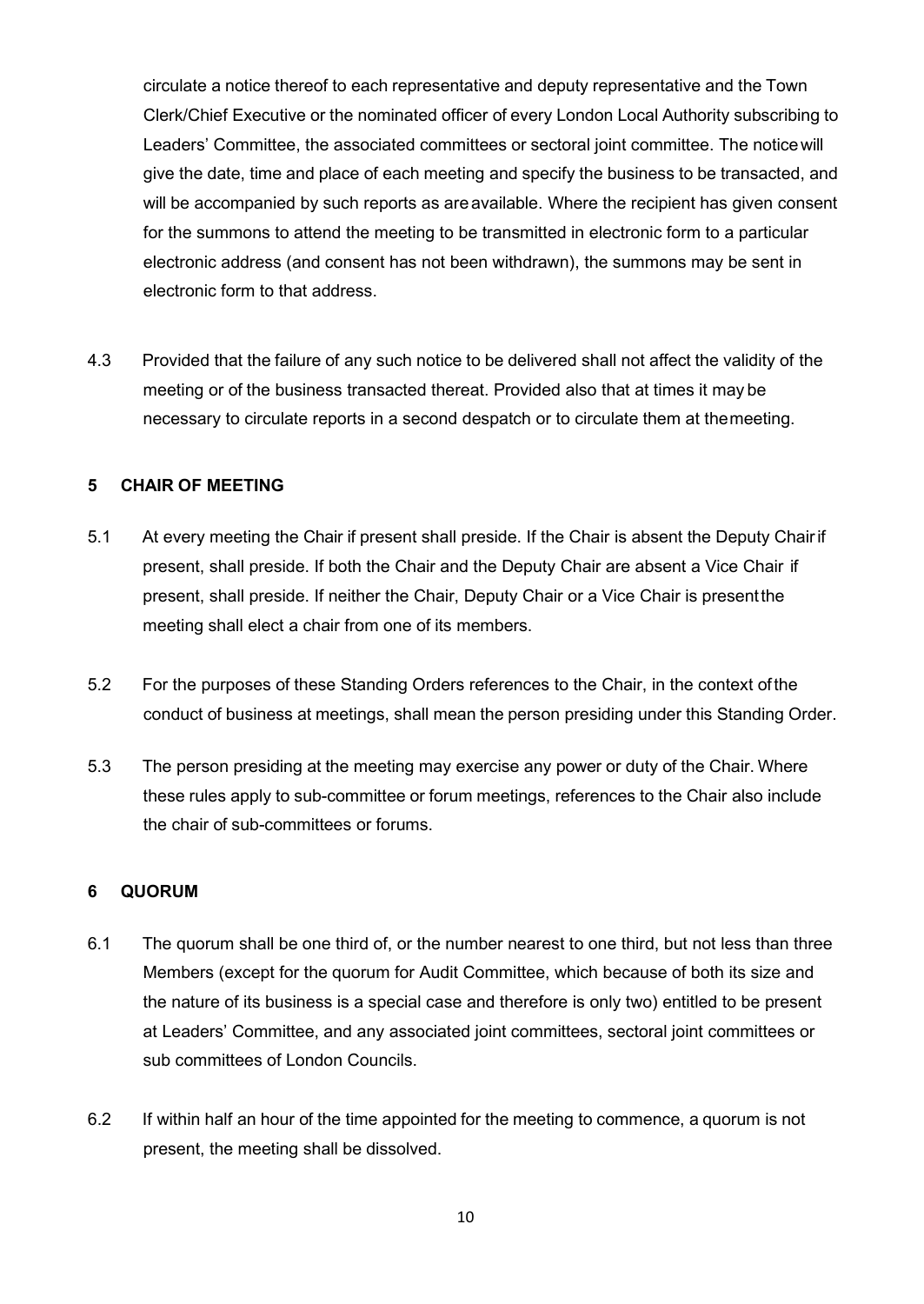- 6.3 Remaining business will be considered at a time and date fixed by the Chair. If he/she does not fix a date, the remaining business will be considered at the next ordinary meeting.
- 6.4 If, during the meeting, the person presiding, after causing the number of members present to be counted, declares that there is not a quorum present, the meeting shall stand adjourned for fifteen minutes. If, after fifteen minutes there is still no quorum present, the meeting shall be brought to an end and all business not completed before the meeting has been brought to an end shall be postponed to the next meeting, whether ordinary or extraordinary.
- 6.5 If during the meeting any member absents themselves permanently making the meeting inquorate, the meeting will stand adjourned.

### <span id="page-10-0"></span>**7 DURATION OF MEETING**

7.1 Subject to Standing Order 27 (suspension of Standing Orders) if, after two and a halfhours after the time appointed for the start of the meeting, the business on the agenda hasnot been completed, the meeting of London Councils or any associated committee or sectoral joint committee shall automatically adjourn and any debate then proceeding shall be suspended and all business unfinished shall stand adjourned to the next meeting, unless otherwise directed by the meeting Chair

### <span id="page-10-1"></span>**8 DEPUTATIONS**

8.1 Deputations shall be entitled, upon prior notification being given to the Chief Executive and at the discretion of the Chair, to attend and address meetings of London Councils for notmore than ten minutes and to answer questions from members of London Councils for a further ten minutes.

### **9 MOTIONS ON NOTICE**

### **Notice**

9.1 Except for motions which can be moved without notice under Standing Order 10 or consideration of any matters of urgency brought forward by leave of the Chair, written notice of every motion, signed by at least 5 members, must be delivered to the Chief Executive not later than 10 clear days before the date of the meeting and clear days are deemed to exclude the day of delivery, the day of the meeting and any Sunday. These will be open to public inspection.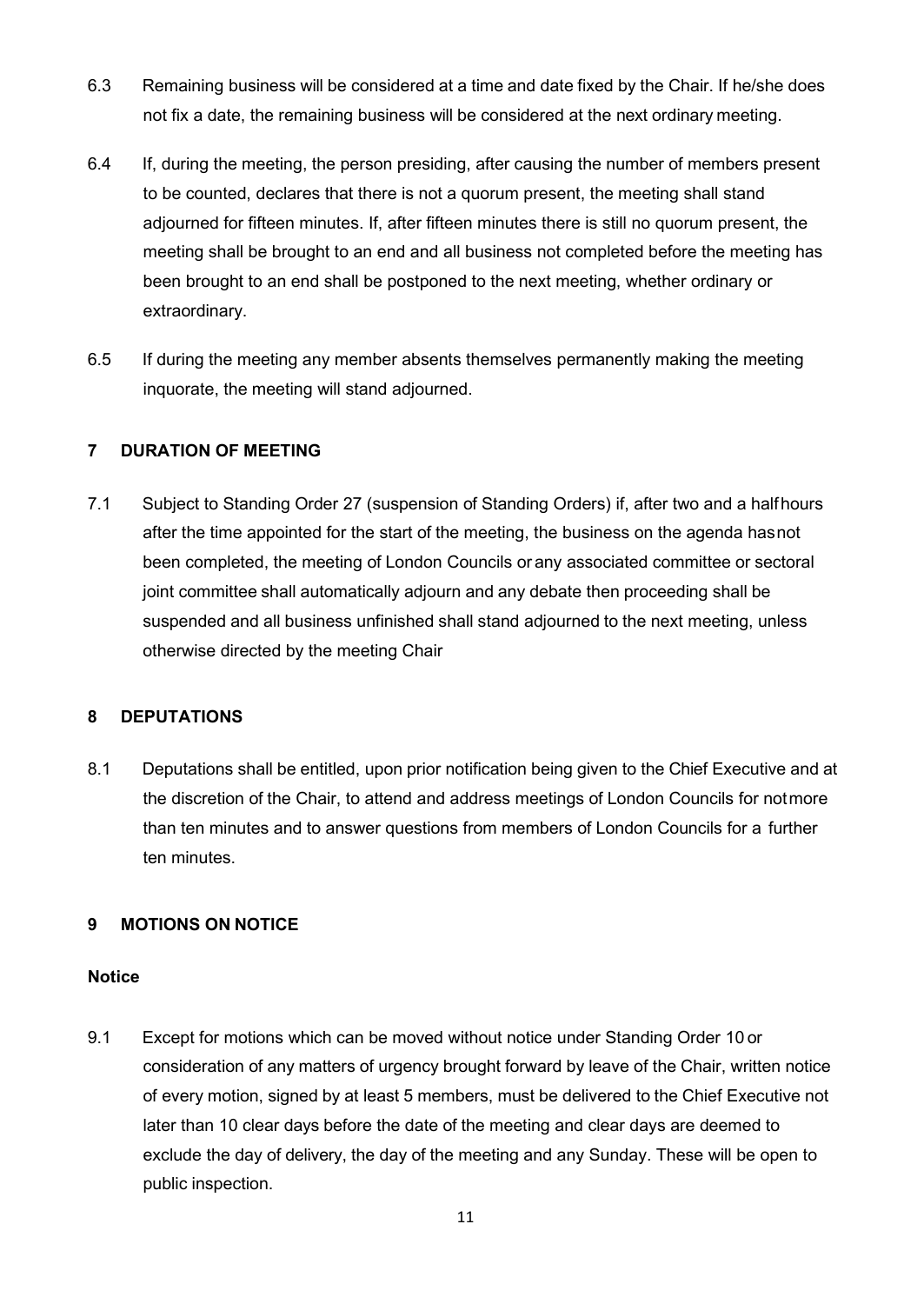### **Motions set out in agenda**

9.2 Motions for which notice has been given will be listed on the agenda in the order in which notice was received, unless the member giving notice states, in writing, that they propose to move it to a later meeting or withdraw it.

#### **Scope**

9.3 Motions must be about matters for which London Councils has a responsibility.

### <span id="page-11-0"></span>**10 MOTIONS WITHOUT NOTICE**

- 10.1 The following motions may be moved without notice:
	- (i) to appoint a chair of the meeting at which the motion is moved;
	- (ii) in relation to the accuracy of the minutes;
	- (iii) to change the order of business in the agenda;
	- (iv) to refer something to an appropriate body or individual;
	- (v) to appoint a sub committee or member arising from an item on the summons for the meeting;
	- (vi) to receive reports or adoption of recommendations of committees or sub committees or officers and any resolutions following from them;
	- (vii) to withdraw a motion;
	- (viii) to amend a motion;
	- (ix) to proceed to the next business;
	- $(x)$  that the question be now put;
	- (xi) to adjourn a debate;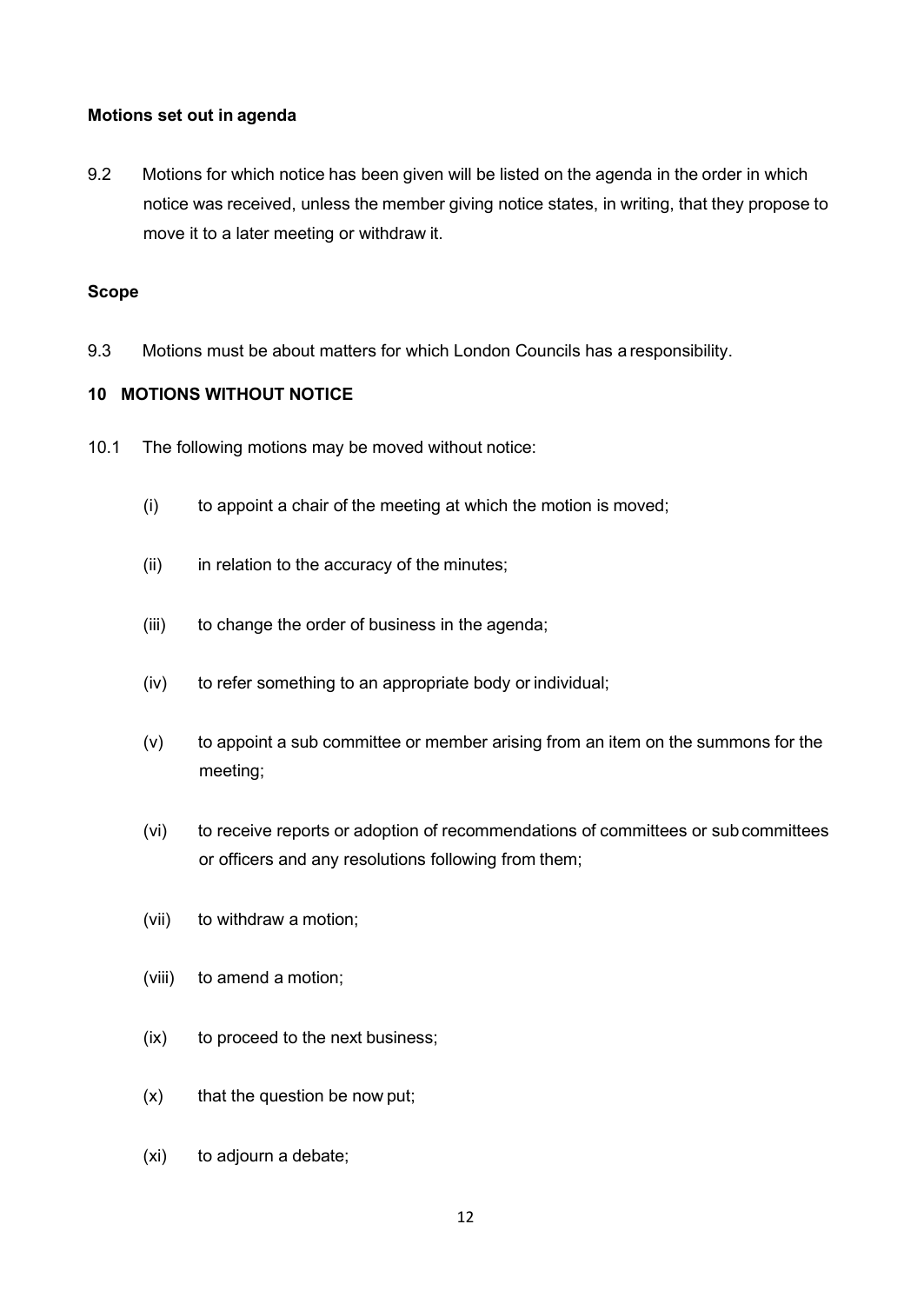- (xii) to adjourn a meeting;
- (xiii) that the meeting continue beyond two and a half hours in duration;
- (xiv) to suspend a particular Standing Order;
- (xv) to exclude the public and press in accordance with the Access to Information Rules;
- (xvi) to not hear further a member named under Standing Order 17.1 or to exclude them from the meeting under Standing Order 17.2; and
- (xvii) to give the consent of London Councils where its consent is required by this Agreement.

### **11 RULES OF DEBATE**

#### **Speakers to Address the Chair**

11.1 All speakers shall address the Chair. All members shall preserve order whilst the speaker is speaking. A speaker shall give way if the Chair rises.

#### **No discussion until motion seconded**

11.2 A motion or amendment shall not be discussed until it has been proposed and seconded.

#### **Right to require motion in writing**

11.3 Unless notice of the motion has already been given, the Chair may require it to be written down and handed to him/her before it is discussed.

#### **Mover and seconder's speech**

11.4 The mover and seconder of a motion shall be deemed to have spoken thereon.When seconding a motion or amendment, a member may reserve their speech until later in the debate.

#### **Content and length of speeches**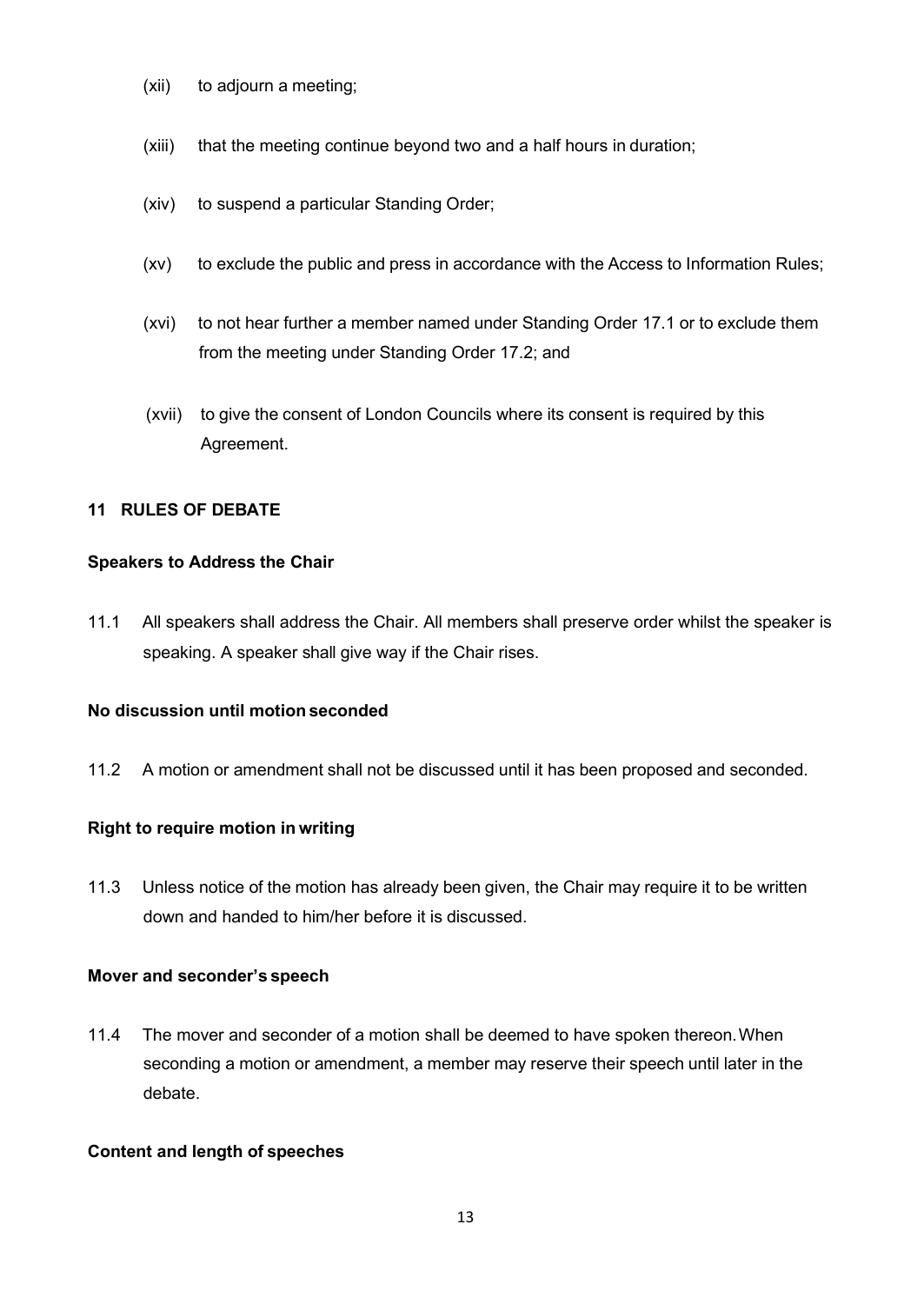11.5 Speeches must be directed to the question under discussion or to a personal explanation or point of order. The mover of a motion shall be allowed 5 minutes and the seconder and succeeding speakers 3 minutes each. The time limit for speakers may be extended by an affirmative vote of the members.

### **When a member may speak again**

- 11.6 A member who has spoken on a motion may not speak again whilst it is the subject of debate, except:
	- (i) to speak once on an amendment moved by another member;
	- (ii) to move a further amendment if the motion has been amended since he/she last spoke;
	- (iii) if his/her first speech was on an amendment moved by another member, to speak on the main issue (whether or not the amendment on which he/she spoke wascarried);
	- (iv) by the mover of an original motion in exercise of a right of reply, and this shall close the discussion.

### **Amendments to motions**

- 11.7 An amendment to a motion must be relevant to the motion and will either be:
	- (i) to refer the matter to an appropriate body or individual for consideration or reconsideration;
	- (ii) to leave out words;
	- (iii) to leave out words and insert or add others; or
	- (iv) to insert or add words;

as long as the effect of (ii) to (iv) is not to negate themotion.

11.8 Only one amendment may be moved and discussed at any one time. No further amendment may be moved until the amendment under discussion has been disposed of.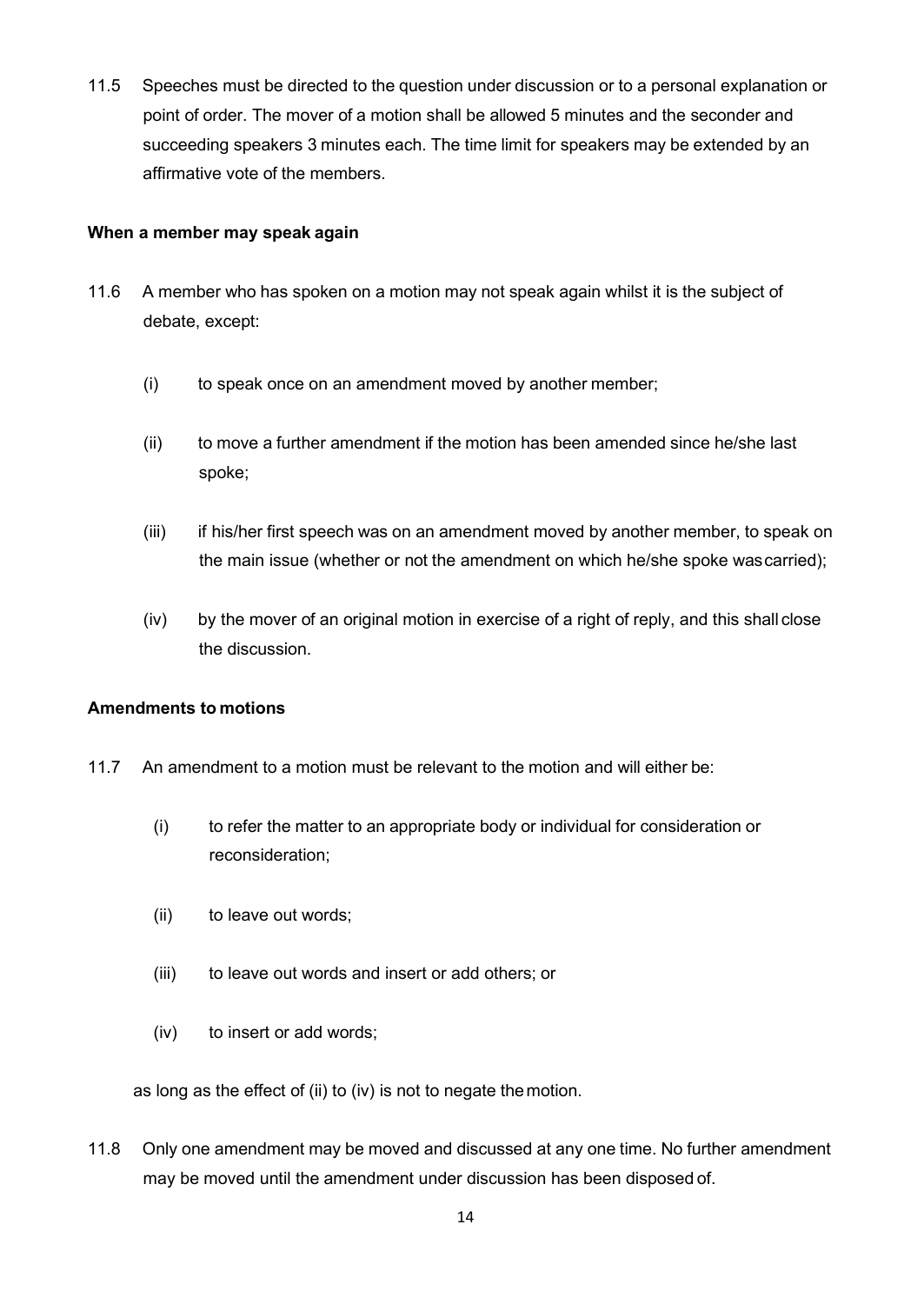- 11.9 If an amendment is not carried, other amendments to the original motion may bemoved.
- 11.10 If an amendment is carried, the motion as amended takes the place of the original motion. This becomes the substantive motion to which any further amendments are moved.
- 11.11 After an amendment has been carried, the Chair will read out the amended motion before accepting any further amendments, or if there are none, put it to the vote.

# **Alteration of motion**

- 11.12 A member may alter a motion of which he/she has given notice with the consent ofthe meeting. The meeting's consent will be signified without discussion.
- 11.13 A member may alter a motion which he/she has moved without notice with the consent of both the meeting and the seconder. The meeting's consent will be signifiedwithout discussion.
- 11.14 Only alterations which could be made as an amendment may be made.

### **Withdrawal of motion**

11.15 A member may withdraw a motion which he/she has moved with the consent of boththe meeting and the seconder. The meeting's consent will be signified without discussion. No member may speak on the motion after the mover has asked permission to withdraw it unless permission is refused.

# **Right of reply**

- 11.16 The mover of any original motion, but not of any amendment, may reply to the discussion for a period of not more than 3 minutes without introducing new material and this shall close the discussion.
- 11.17 If an amendment is moved, the mover of the original motion has the right of reply at theclose of the debate on the amendment, but may not otherwise speak on it.
- 11.18 The mover of the amendment has no right of reply to the debate on his or her amendment.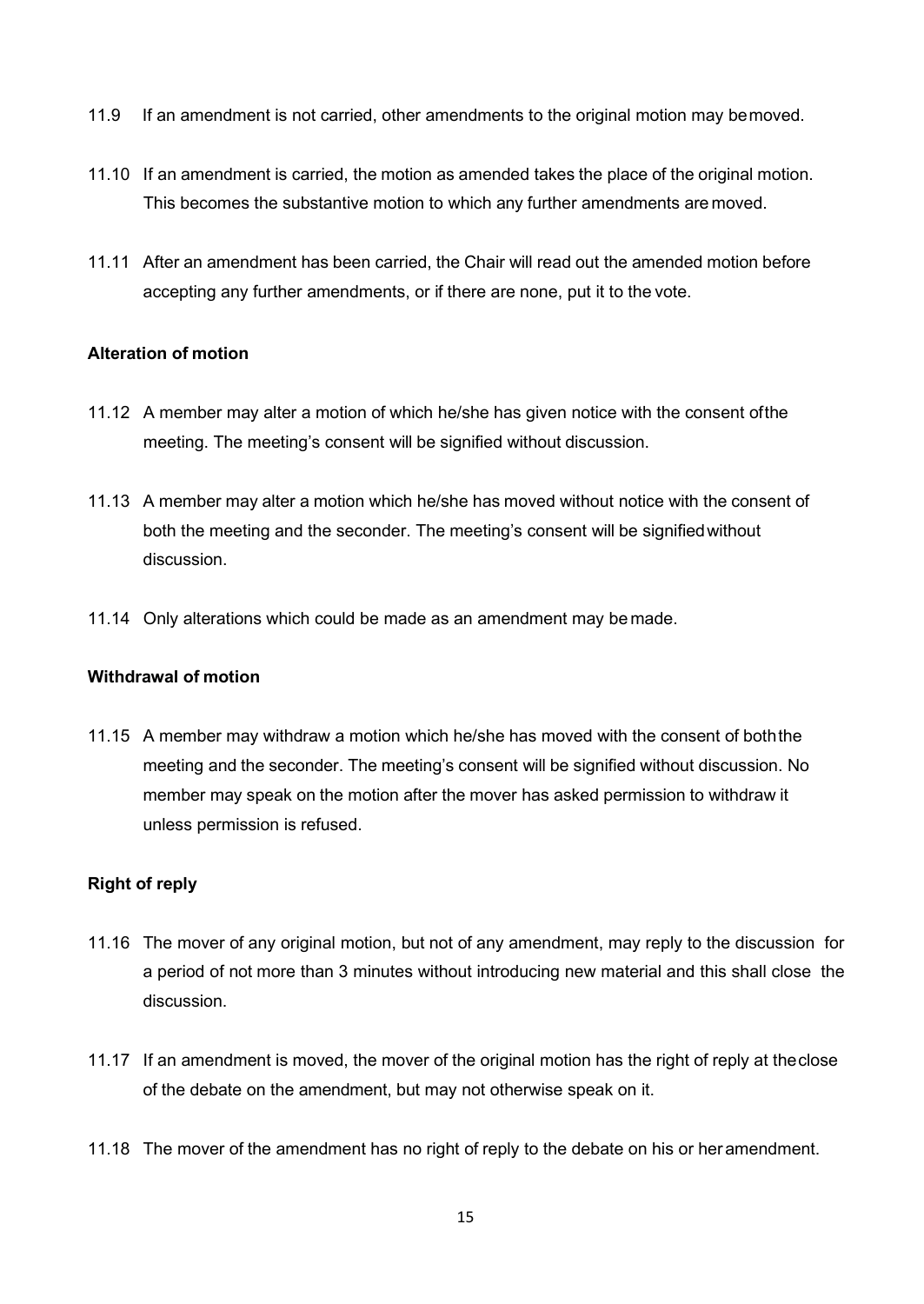### **Motions which may be moved duringdebate**

- 11.19 When a motion is under debate, no other motion may be moved except the following procedural motions:
	- (i) to withdraw a motion;
	- (ii) to amend a motion;
	- (iii) to proceed to the next business;
	- (iv) that the question be now put;
	- (v) to adjourn a debate;
	- (vi) to adjourn a meeting;
	- (vii) that the meeting continue beyond two and a half hours in duration;
	- (viii) to exclude the public and press in accordance with the Access to Information Rules; and
	- (ix) to not hear further a member named under Standing Order 17.1 or to exclude them from the meeting under Standing Order 17.2.

# **Closure motions**

- 11.20 A member may move, without comment, the following motions at the end of a speech of another member:
	- (i) to proceed to the next business;
	- (ii) that the question be now put;
	- (iii) to adjourn a debate; or
	- (iv) to adjourn a meeting.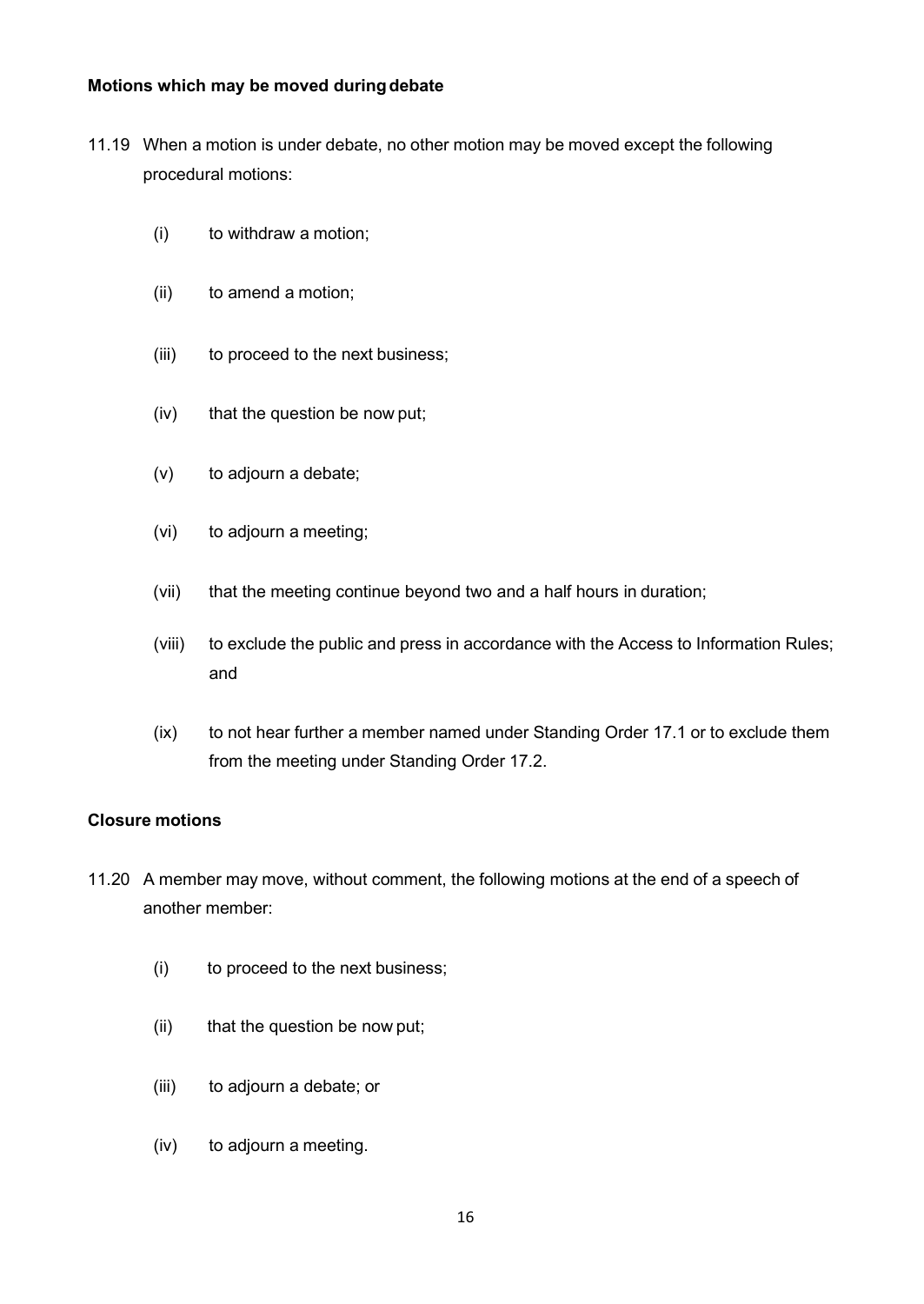- 11.21 If a motion to proceed to next business is seconded and the Chair thinks the item has been sufficiently discussed, he or she will give the mover of the original motion a right of replyand then put the procedural motion to the vote.
- 11.22 If a motion that the question be now put is seconded and the Chair thinks the item has been sufficiently discussed, he/she will put the procedural motion to the vote. If it is passed he/she will give the mover of the original motion a right of reply before putting his/her motion tothe vote.
- 11.23 If a motion to adjourn the debate or to adjourn the meeting is seconded and the Chair thinks the item has not been sufficiently discussed and cannot reasonably be so discussed on that occasion, he/she will put the procedural motion to the vote without giving the mover ofthe original motion the right of reply.

# **Point of order**

- 11.24 A member may raise a point of order at any time. The Chair will hear them immediately. A point of order may only relate to an alleged breach of these Standing Orders or the law.The member must indicate the rule or law and the way in which he/she considers it has been broken. The ruling of the Chair on the matter will be final.
- 11.25 A speaker may give way to a point of information, and must give way to a point of order if it is accepted by the Chair.

### **Personal explanation**

11.26 A member may make a personal explanation at any time. A personal explanation may only relate to some material part of an earlier speech by the member which may appear to have been misunderstood in the present debate. The ruling of the Chair on the admissibility of a personal explanation will be final.

### **Ruling of Chair**

11.27 The Chair shall decide all questions of order and his/her ruling upon such questions orupon matters arising in debate shall be final and shall not be open to discussion.

### **12 PREVIOUS DECISIONS AND MOTIONS**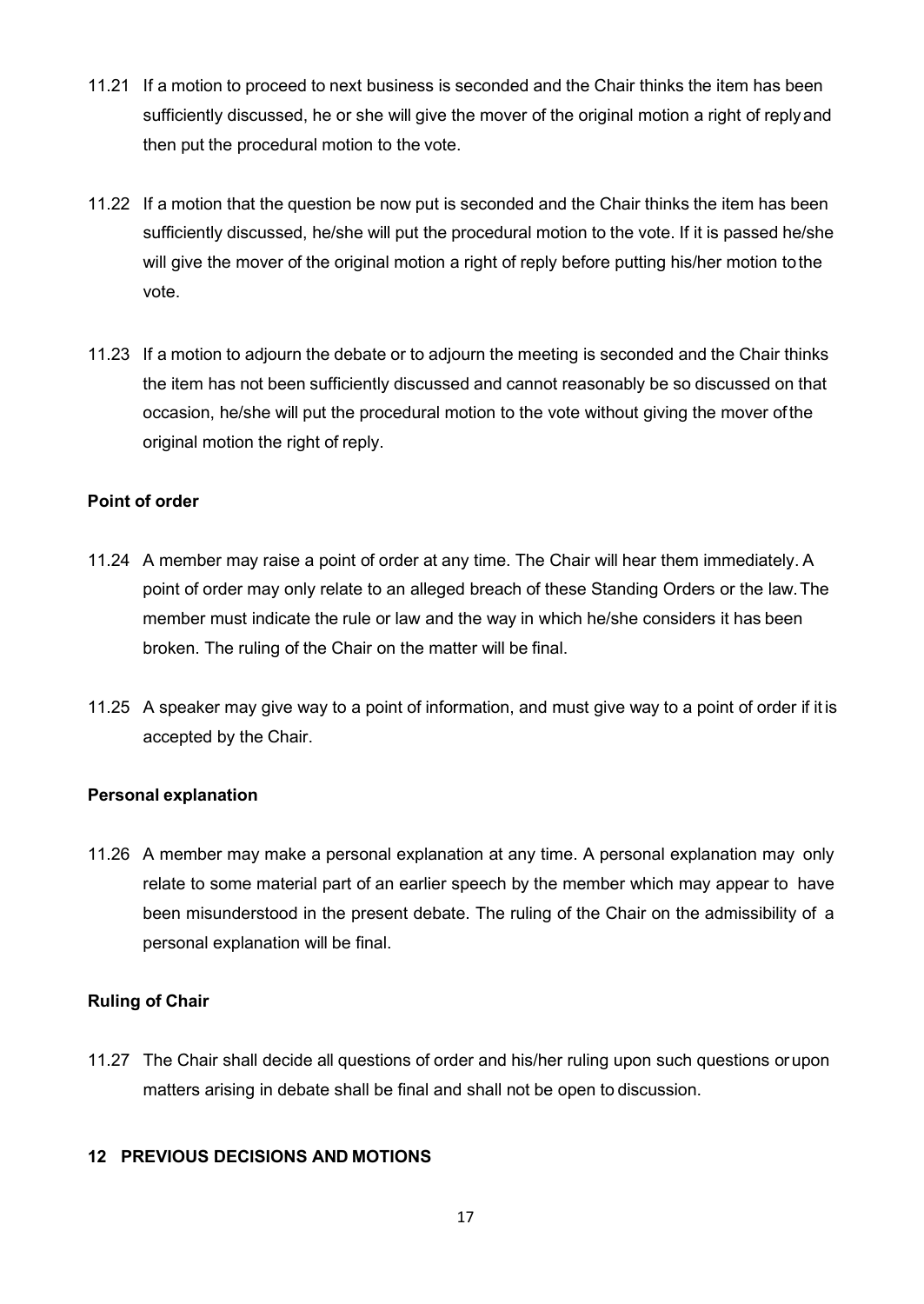#### **Motion to rescind a previous decision**

12.1 A motion or amendment to rescind a decision made at a meeting of London Councils within the past six months cannot be moved unless the notice of motion is signed by at least5 members.

#### **Motion similar to one previouslyrejected**

12.2 A motion or amendment in similar terms to one that has been rejected at a meeting inthe past six months cannot be moved unless the notice of motion or amendment is signed byat least 5 members. Once the motion or amendment is dealt with, no one can propose a similar motion or amendment for six months.

### <span id="page-17-0"></span>**13 VOTING**

- 13.1 One representative from each London Local Authority subscribing to Leaders' Committee and its associated joint committees or sectoral joint committees shall be entitled to vote on behalf of his/her authority in each meeting of Leaders' Committee, either associatedjoint committee or sectoral joint committees.
- 13.2 Subject to Clause 11.1, 12.1 of the Leaders' Committee Governing Agreement and Standing Order 21.1, and any provisions of this Agreement or the LCTEC Governing Agreement requiring unanimity, questions arising at any meeting of London Councils shall be determined by a show of hands and shall be decided by a simple majority of votes.
- 13.3 At Transport and Environment Committee representatives from Transport for London or any London local authority, shall only be entitled to speak or vote or receive papers in respect of functions which they have delegated to the Transport and Environment Committee and shall not be counted as part of the quorum except in respect of those functions.

### **Equality of votes**

- 13.4 In the case of an equality of votes at the annual meeting and on motions to suspendor amend the Standing Orders under Standing Order 27 at ordinary meetings, each of the party Group Leaders shall have second or casting votes.
- 13.5 Subject to 13.4 above, in the case of an equality of votes at ordinary meetings of London Councils, the Chair shall have a second or casting vote to be exercised in accordance with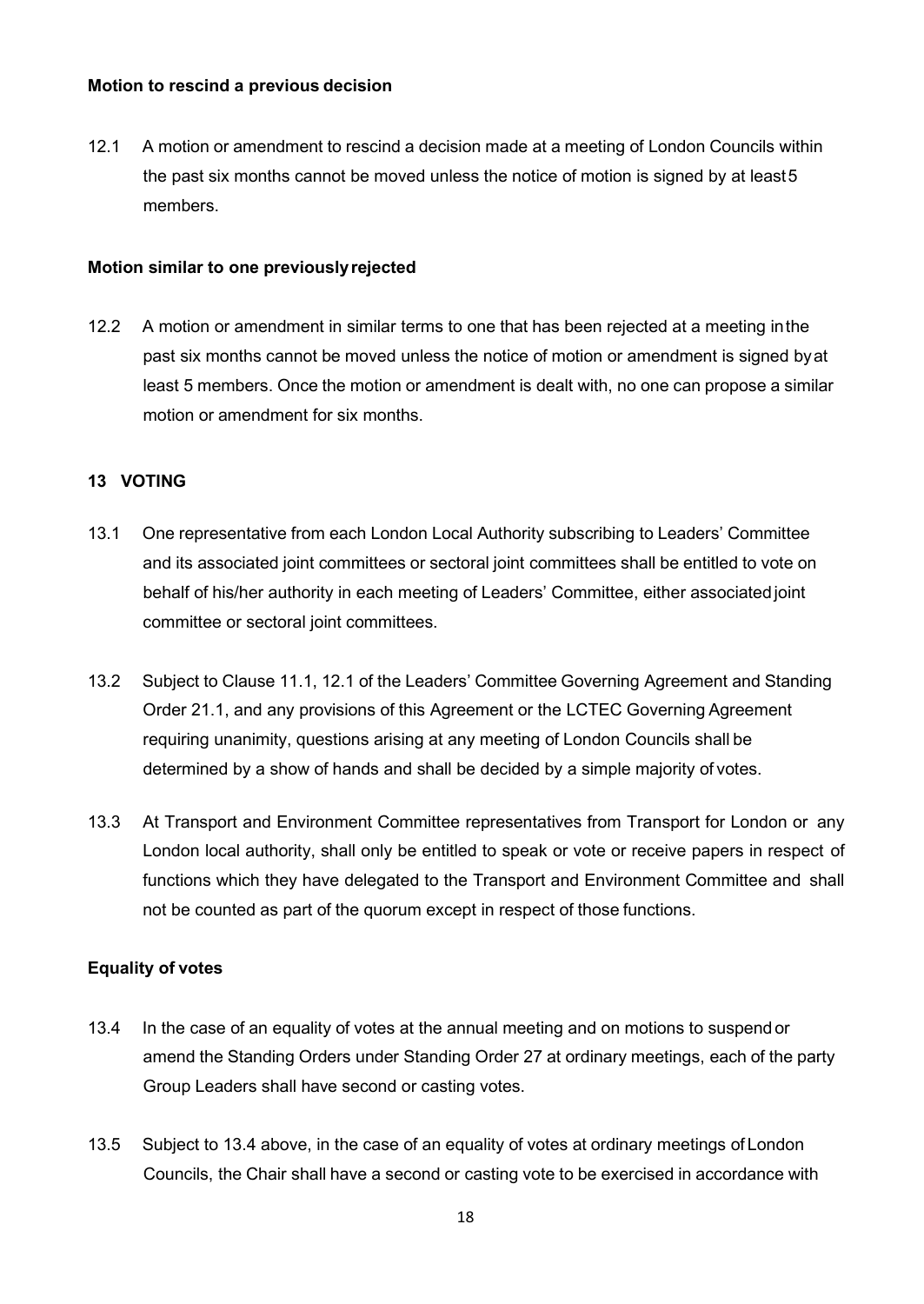13.6 below.

- 13.6 Where the Chair exercises a casting vote under Standing Order 13.5 above it will beused only for one or more of the following purposes:
	- (i) to permit further discussion of an issue;
	- (ii) to maintain the status quo;
	- (iii) to ensure that London Councils meets any legal obligations or any requirements of the London Councils Agreement or London Councils' Standing Orders.
- 13.7 On the requisition of any representative made before any vote is taken on a motion or an amendment, and supported by five representatives, the voting shall be recorded so as to show how each representative present and voting voted. The name of any representative present and not voting shall also be recorded.
- 13.8 Where any member requests it immediately after the vote is taken, their vote will be so recorded in the minutes to show whether they voted for or against the motion or abstained from voting.

### **Voting on appointments to London CouncilsCommittees**

13.9 If there are more than two people nominated for any position to be filled and there is nota clear majority of votes in favour of one person, then the name of the person with the least number of votes will be taken off the list and a new vote taken. The process will continue until there is a majority of votes for one person.

### **14 MINUTES**

### **Agreeing the minutes**

- 14.1 The Chair will move that the minutes of the previous meeting be agreed as a correctrecord.
- 14.2 Where in relation to any meeting, the next meeting for the purpose of agreeing the minutes is a meeting called under paragraph 3 of schedule 12 to the Local Government Act 1972(an Extraordinary Meeting), then the next following meeting (being a meeting calledotherwise than under that paragraph) will be treated as a suitable meeting for the purposes of paragraph 41(1) and (2) of schedule 12 relating to agreeing of minutes.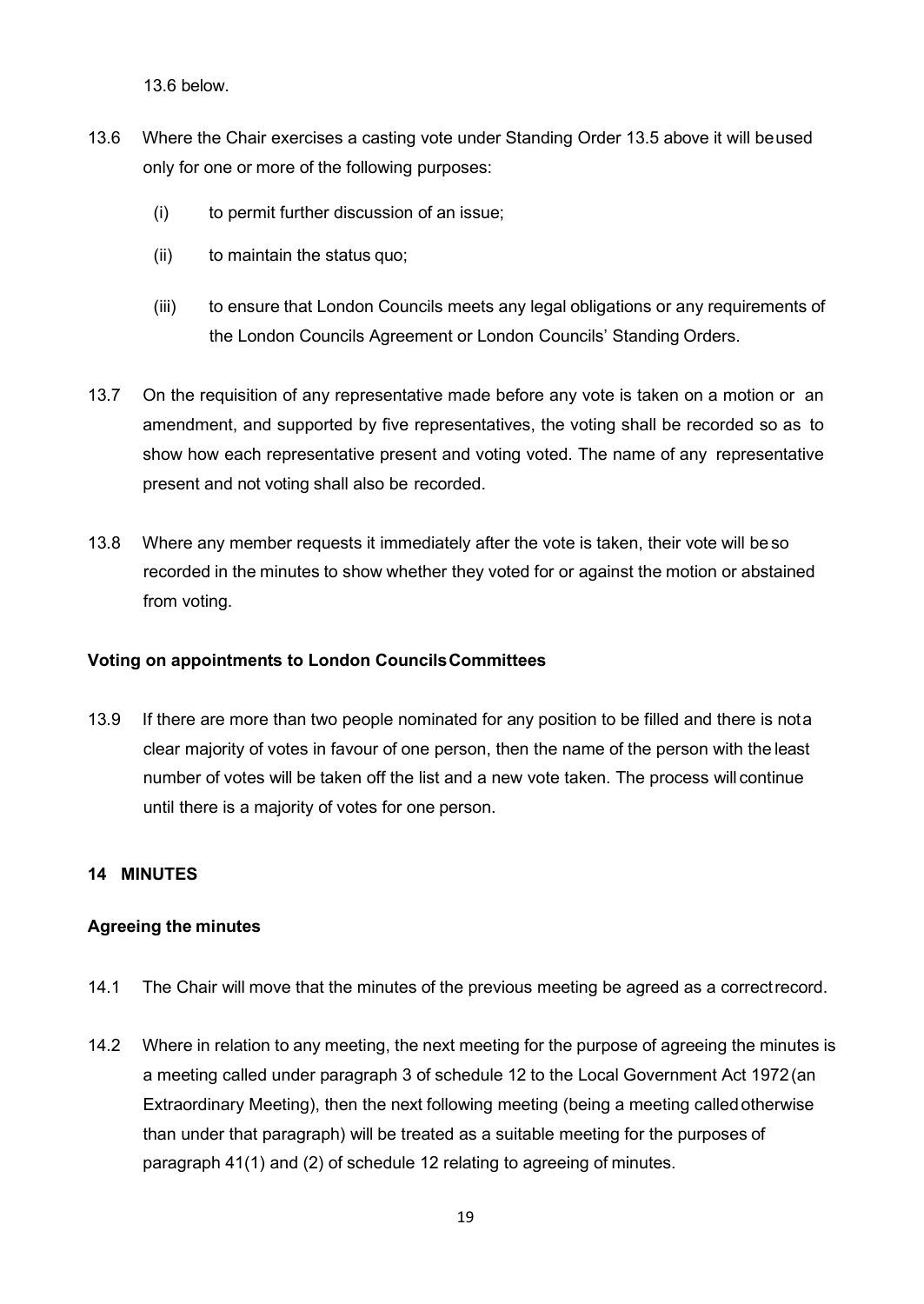### **Form of minutes**

14.3 Minutes will contain all motions and amendments in the exact form and order the Chairput them.

# <span id="page-19-0"></span>**15 RECORD OF ATTENDANCE**

15.1 At every meeting, the Clerk to the Meeting will record the attendance of each representative of a member authority and all other representatives present in accordance with Standing Order 2 (Membership).

### <span id="page-19-1"></span>**16 EXCLUSION OF PUBLIC**

16.1 Members of the public and press may only be excluded either in accordance with theAccess to Information Rules or Standing Order 18.

### **17 MEMBERS' CONDUCT**

### **Member not to be heard further**

17.1 If a member persistently disregards the ruling of the Chair by behaving improperly or offensively or deliberately obstructs business, the Chair may move that the member be not heard further. If seconded, the motion will be voted on without discussion.

### **Member to leave the meeting**

17.2 If the member continues to behave improperly after such a motion is carried, the Chair may move that either the member leaves the meeting or that the meeting is adjourned for a specified period. If seconded, the motion will be voted on without discussion.

### **General disturbance**

17.3 If there is a general disturbance making orderly business impossible, the Chair mayadjourn the meeting for as long as he/she thinks necessary.

# **18 DISTURBANCE BY PUBLIC**

### **Removal of member of the public**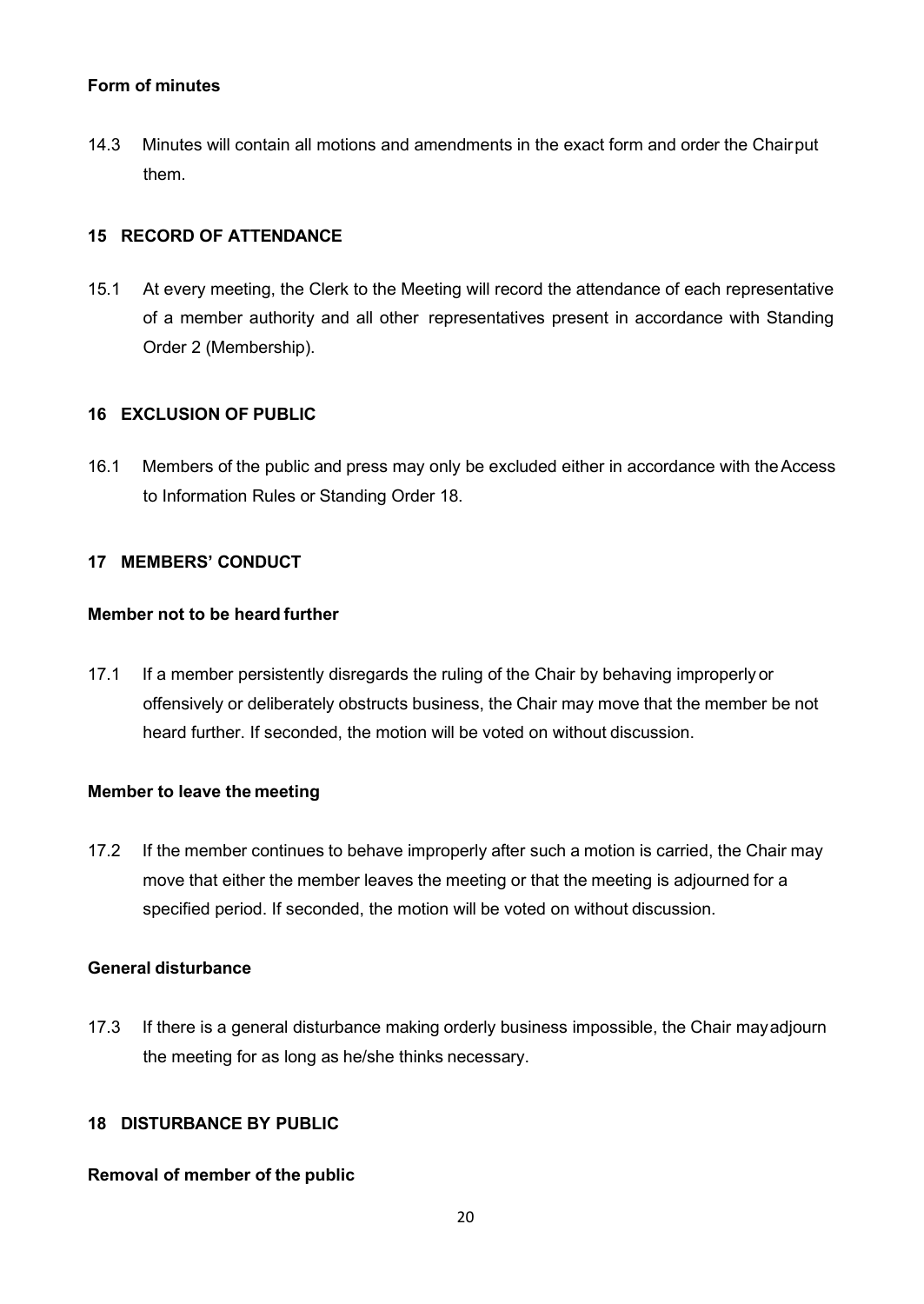18.1 If a member of the public interrupts proceedings, the Chair will warn the person concerned. If they continue to interrupt, the Chair will order their removal from the meeting room.

# **Adjournment**

18.2 In the event of a general disturbance which, in the opinion of the Chair renders the due and orderly dispatch of business impossible, the Chair, in addition to any other power vested in the Chair, may without question adjourn the meeting for such period as in the Chair's discretion shall be considered expedient.

# <span id="page-20-0"></span>**19 URGENCY**

- 19.1 If at any time the Chief Executive of London Councils considers that any matter is urgent and should be decided on prior to the next meeting of London Councils, then he/she shall consult the Elected Officers of London Councils. If at least two of the Elected Officers, of whom one will be the Chair, if available, and the other will be from another political party or no party, agree in writing that the matter is urgent and agree on the Chief Executive's recommendation, then the decision shall be taken by the Chief Executive in accordance with such recommendation..
- 19.2 In the event the provisions of Standing Order 19.1 are inoperable following local government elections and there is a need for urgent action, the Chief Executive is authorised totake executive action having consulted as appropriate, such action to be reported to thenext meeting of London Councils.
- 19.3 The Elected Officers of London Councils and the Chief Executive may nominate persons to act in their absence for the purposes of this Standing Order.
- 19.4 A copy of the record of a decision taken under this Standing Order shall be kept at the office of the Chief Executive.
- 19.5 All decisions taken under this Standing Order shall be reported to the next meetingof London Councils.
- 19.6 The urgency procedure to be followed by Transport and Environment Committee is as in 19.1-19.5 above, with the substitution of "Director, Transport & Mobility" for "Chief Executive" and referring to the Elected Officers of the Transport and Environment Committee.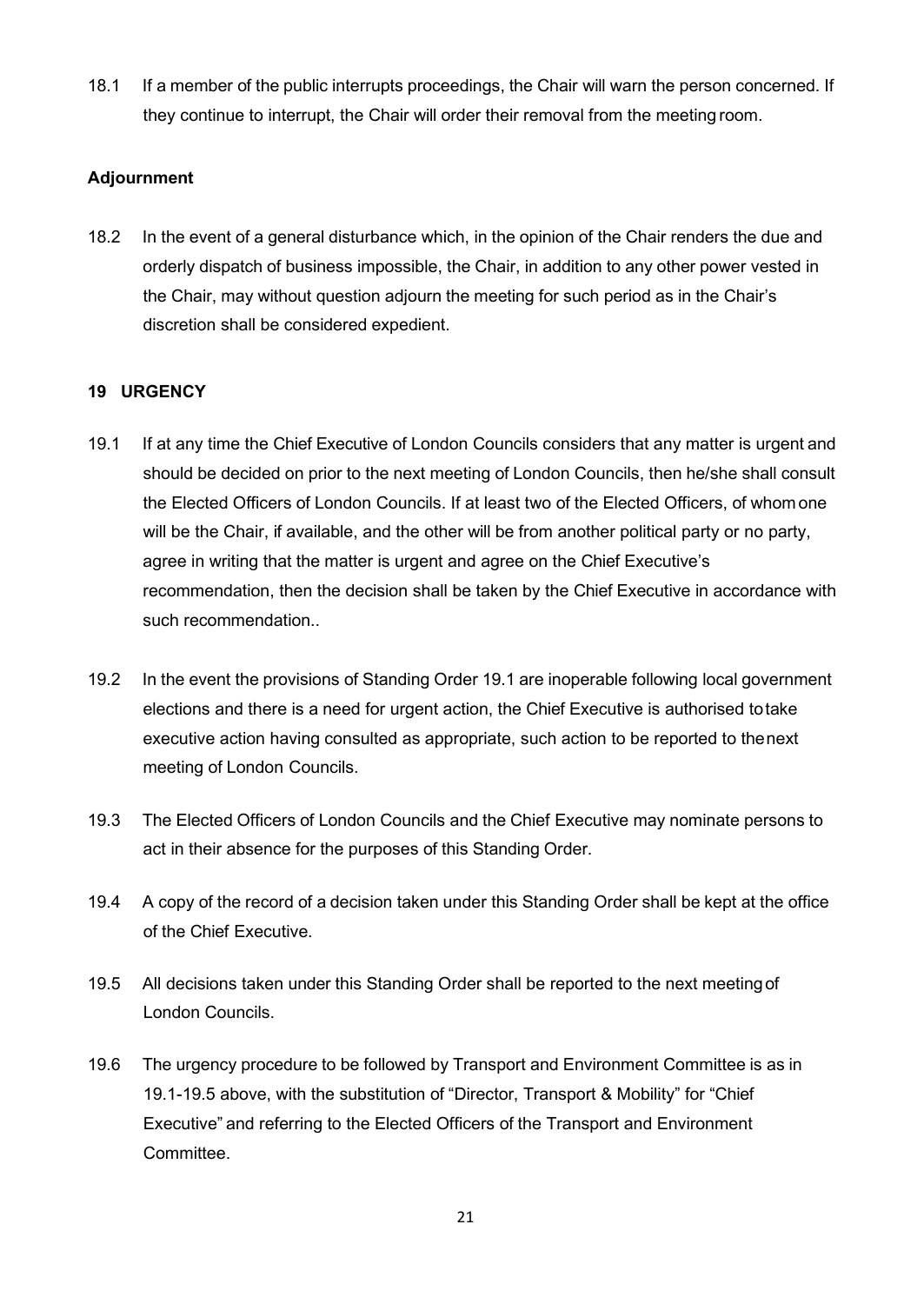- 19.7 The urgency procedure to be followed by the Grants Committee is as in 19.1-19.5 above, with the substitution of "the Planning and Strategy Director" for "Chief Executive" and referring to theElected Officers of the Grants Committee.
- 19.8 The urgency procedure to be followed by the Greater London Provincial Council is as in 19.1-19.5 above, with the substitution of "the Head of London Regional Employers Organisation" for "Chief Executive" and referring to the Elected Officers of the Greater London Provincial Council.
- 19.9 The urgency procedure for any sectoral joint committees is as in 19.1-19.5 above, referring to the Elected Officers of the appropriate sectoral joint committee and a seniorOfficer designated by the committee.
- 19.10 The urgency procedure to be followed by any sub-committee appointed by Leaders' Committee, associated joint committees or sectoral joint committees is as in 19.1 – 19.5 above, referring to the Elected Officers of that sub-committee and the senior officer, designated by that sub-committee.

# <span id="page-21-0"></span>**20 DECLARATIONS OF INTEREST**

- 20.1 If a member is present at a meeting of London Councils Leaders' Committee or any of its associated joint committees or any sub-committees or any sectoral joint committee and has a disclosable pecuniary interest as defined by the Relevant Authorities (Disclosable Pecuniary Interests) Regulations 2012 ("the Regulations") relating to any business that is or will be considered at the meeting, that member mustnot:
	- (i) participate in any discussion of the business at the meeting, or if on becoming aware of the disclosable pecuniary interest during the meeting, participate further in any discussion of the business; or
	- (ii) participate in any vote or further vote taken on the matter at the meeting.
- 20.2 These prohibitions apply to any form of participation, including speaking as a member of the public.
- 20.3 It is a matter for each member to decide whether they should leave the room while an item that they have an interest in is being discussed. In arriving at a decision as to whetherto leave the room they may wish to have regard to their home authority's code of conduct and/or the Seven (Nolan) Principles of Public Life.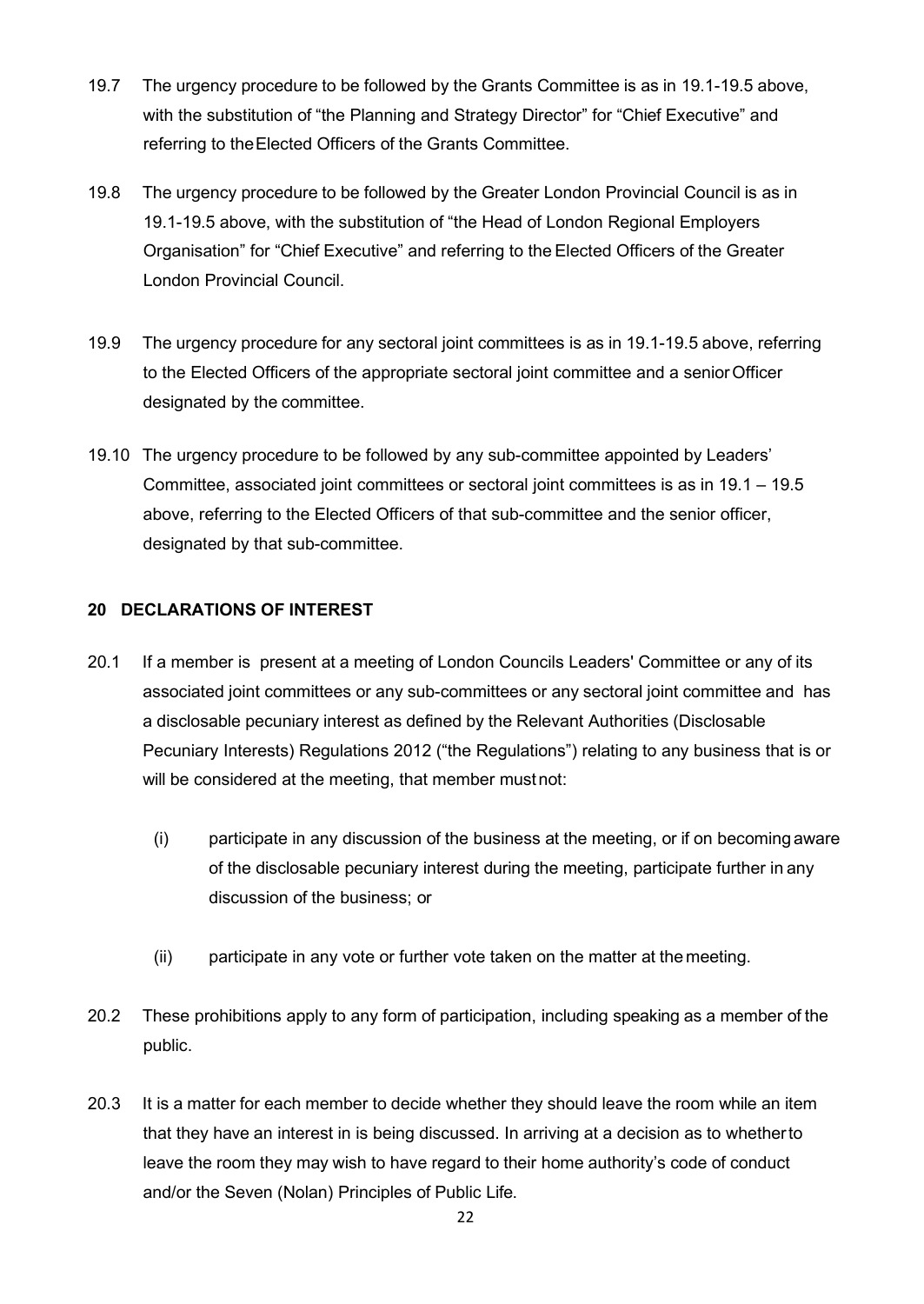- 20.4 In certain circumstances, London Councils may under s.33 of the Localism Act 2011 granta dispensation to permit a member to take part in the business notwithstanding thatthe member has a disclosable pecuniary interest relating to that business. These circumstances are where London Councils considers that:
	- (i) without the dispensation so great a proportion of London Councils members would be prohibited from participating in that business as to impede LondonCouncils transaction of that business;
	- (ii) without the dispensation the representation of different political groups dealing with that business would be so upset as to alter the likely outcome of any vote;
	- (iii) the granting of the dispensation is in the interests of people living in the London Councils' area;<sup>[3](#page-22-1)</sup>
	- (iv) without the dispensation each member of the London Councils Executive wouldbe prohibited from participating in the business; or
	- (v) it is otherwise appropriate to grant a dispensation.
- 20.5 If a member wishes to apply for a dispensation, they must make a written application to be received not less than three working days before the meeting setting out the grounds for the application to the officer responsible for processing such requests.<sup>[4](#page-22-2)</sup>
- 20.6 A member must declare any private interests, both pecuniary and non-pecuniary, including membership of any Trade Union that relate to any public duties and must take steps to resolve any conflicts arising in a way that protects the public interest, including registering and declaring interests.

# <span id="page-22-0"></span>**21 ANNUAL SUBSCRIPTIONS**

21.1 London Councils Leaders' Committee shall by a majority of at least two-thirds of those representatives present at the meeting and entitled to a vote in respect of each ofthose functions, approve by no later than 31st January in each year the subscriptions or contributions payable by the London Local Authorities for each of the groups of functions set out in Schedule 2. If London Councils fails to agree by such date the subscriptionsor contributions for the ensuing financial year, then that subscription or contribution shall beat

<span id="page-22-1"></span><sup>&</sup>lt;sup>3</sup> The London Councils area is that area covered by the London boroughs and the City of London

<span id="page-22-2"></span><sup>4</sup> That person designated by the scheme of delegation, currently (June 2016) the Chief Executive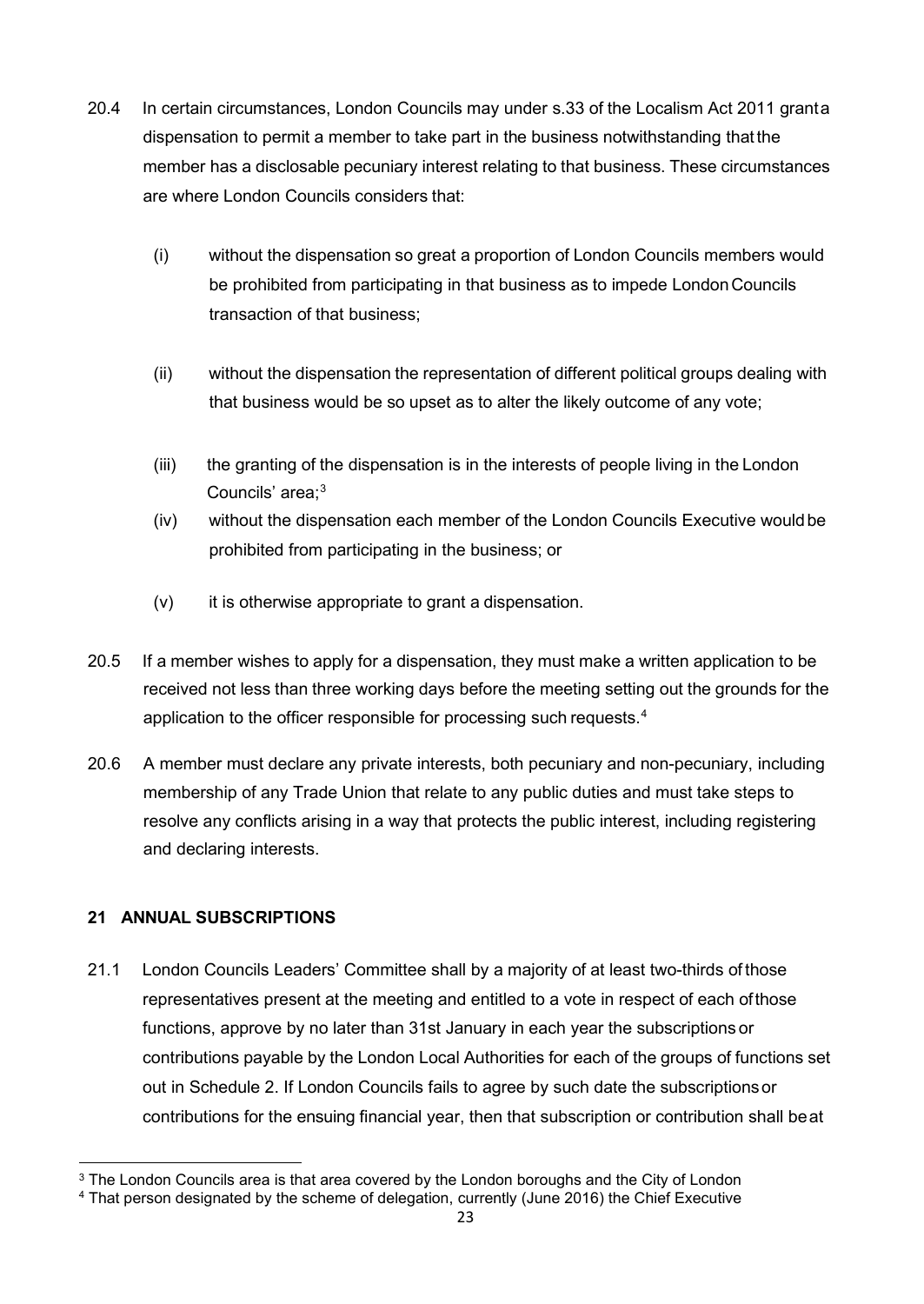the same amount as the subscription for the current financial year. The annual budget (including any contingency sum) in respect of any function shall not be exceeded without the prior approval of a two-thirds majority of the representatives of those London Local Authorities who are present at the meeting to which the proposal to exceed the budgetis under consideration and authorised to vote.

- 21.2 Contributions to the London Grants Scheme, at schedule 5 of the Leaders'Committee Governing Agreement (as substituted by the variation to that Agreement dated 1 February 2004).
- 21.3 Contributions to London Councils Transport and Environment Committee are as set out in the LCTEC Governing Agreement dated 13 December 2001 (as amended).
- 21.4 Any sectoral joint committee shall approve the subscriptions payable by each London Local Authority subscribing thereto in such a manner as shall be determined by such sectoral joint committee as set out in the London Councils Governing Agreement.

### <span id="page-23-0"></span>**22 DELEGATIONS OF FUNCTIONS**

22.1 London Councils, its associated joint committees, sectoral joint committees, or subcommittee thereof and any Forum of London Councils may delegate to officers such of their functions as are permissible under statute and may, in relation to any of those functions, require that the exercise of those functions be subject to such conditions as London Councils deems fit to impose, including, where appropriate, prior consultation with the Leading Member on London Councils of each political party or group before taking such action.

# <span id="page-23-1"></span>**23 SUPPLY OF INFORMATION TO MEMBERS**

- 23.1 Members of London Councils, its associated joint committees, sectoral joint committeesor sub-committee thereof and any Forums of London Councils, shall be entitled to receive from officers such information as they may require in order to enable them to carry out their duties as members of such committee or sub-committee.
- 23.2 In addition, the leading members on London Councils of each political party or group shall be entitled to receive briefings and briefing papers from officers on the same basis as the Chair.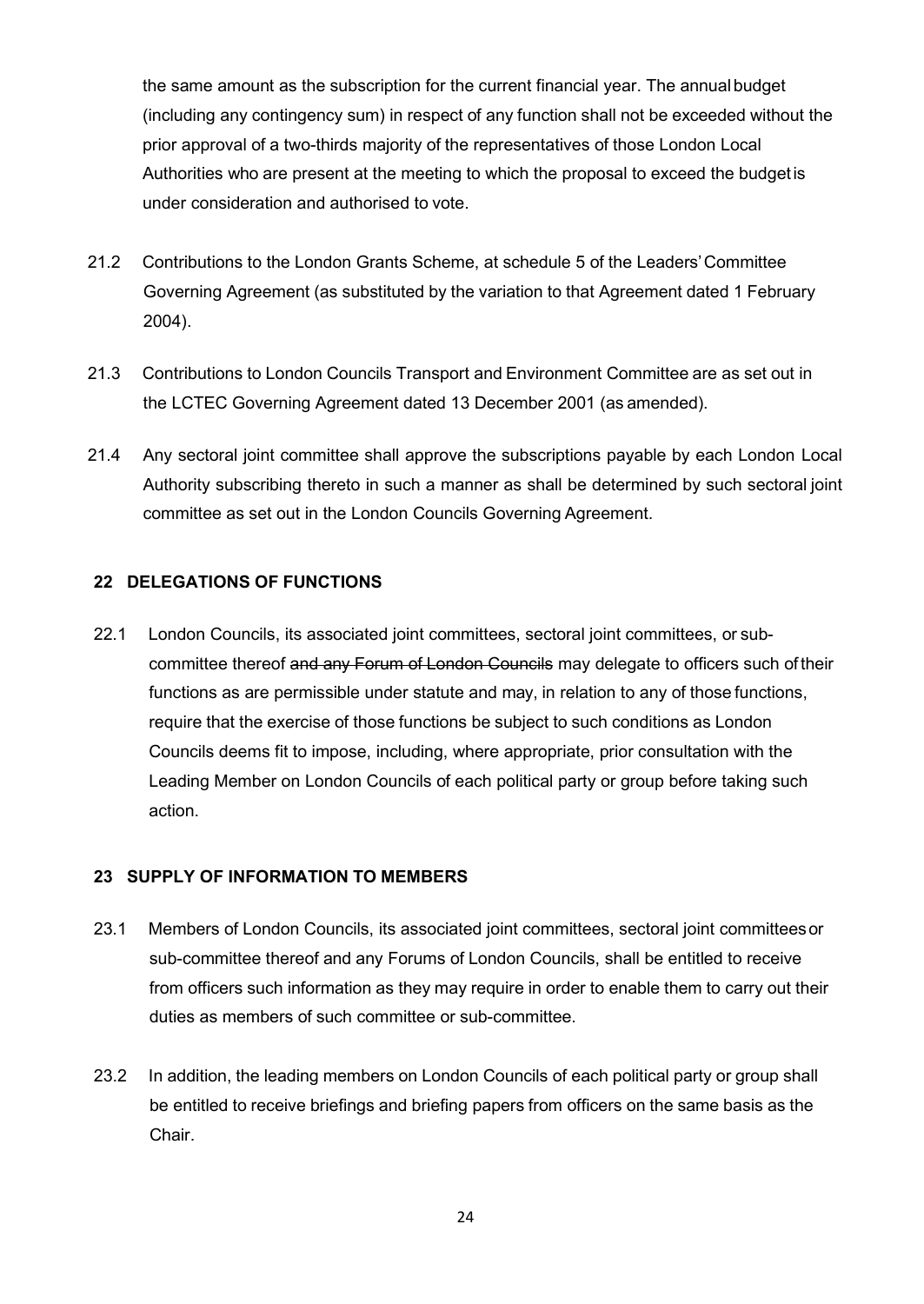### <span id="page-24-0"></span>**24 MEETINGS WITH OUTSIDE BODIES**

24.1 A representative of each political party or group shall be entitled to be notified of and to attend any meeting with an outside body at which a Member of London Councils is present and which has been arranged on behalf of London Councils. (This Standing Order shall not apply to those meetings convened by politicaladvisers.)

### <span id="page-24-1"></span>**25 SUB-COMMITTEES, FORUMS ETC OF LONDON COUNCILS**

- 25.1 London Councils shall establish sub-committees to discharge the functions set out in Schedule 2and such further sub-committees, forums and consultative groups as it considers appropriate.
- 25.2 All or any of the London Local Authorities wishing to delegate a function to London Councils or any sectoral joint committee may request London Councils' consent to the delegationof such function in accordance with the terms of this Agreement, such consent not to be unreasonably withheld or delayed.
- 25.3 The terms of reference of any consultative group of London Councils shall be subject to the approval of London Councils.
- 25.4 The Chair and Deputy Chair of London Councils shall be ex-officio members of every and any sub-committee but shall not be entitled to speak or vote at such meetings in that capacity.

### <span id="page-24-2"></span>**26 ACCESS TO MEETINGS AND DOCUMENTS**

- 26.1 Admission of members of the public to meetings of London Councils, any associated committee, sectoral joint committee any sub- committee thereof and any Forum and access to documents thereof shall be in accordance with the Access to Information legislationin force from time to time.
- 26.2 Applications to film or record meetings of London Councils are requested 48 hours beforethe meeting. Filming will be permitted in accordance with The Openness of LocalGovernment Bodies Regulations 2014 and any relevant guidance issued by the government at the relevant time.

### **27 SUSPENSION AND AMENDMENT OF STANDING ORDERS**